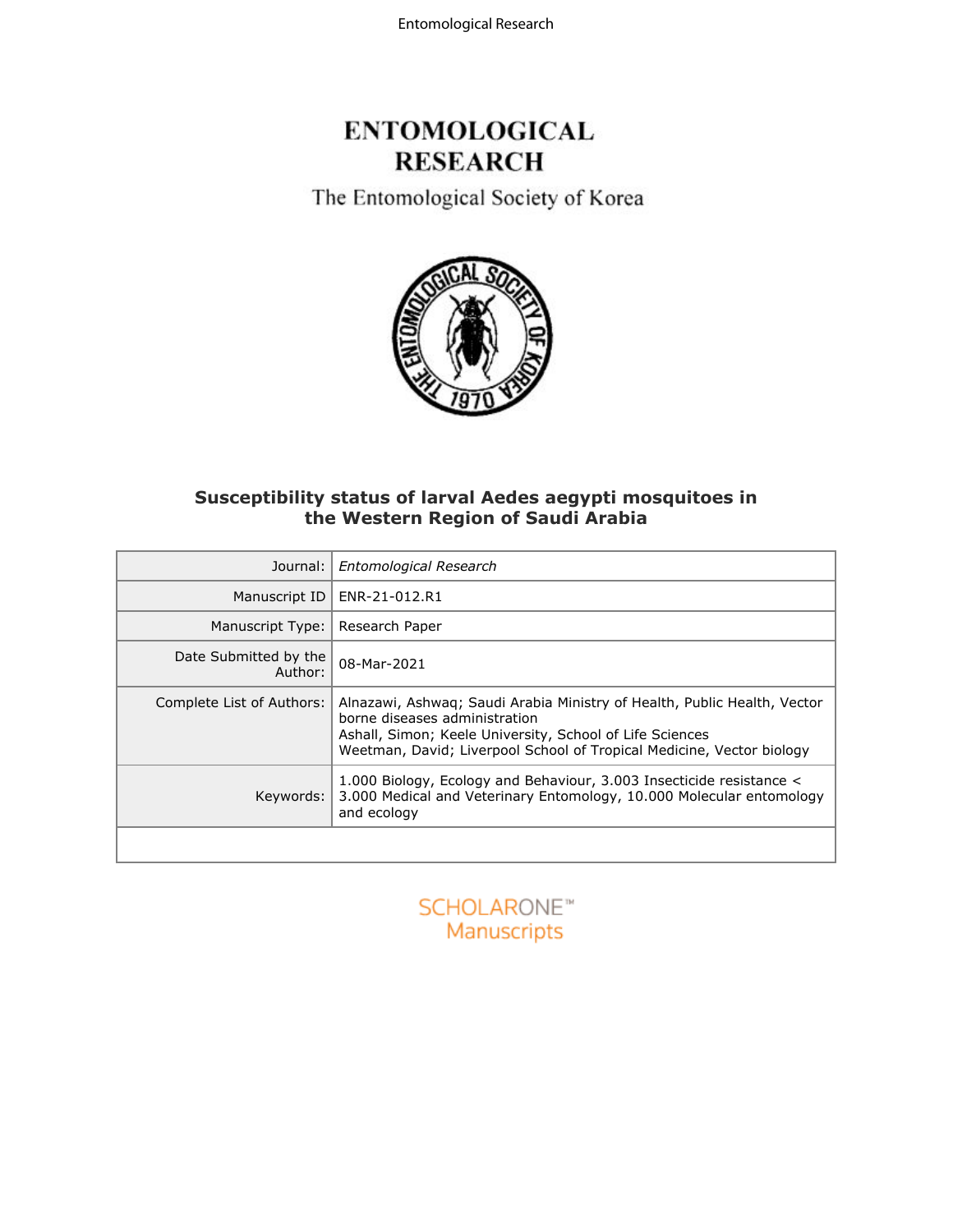$\overline{2}$ **Susceptibility status of larval** *Aedes aegypti* **mosquitoes in Saudi Arabia**<br> **Susceptibility status of larval** *Aedes aegypti* **mosquitoes in Saudi Arabia<br>
Abstract<br>
S Vector control programs worldwide are facing the challe**  *israelensis*, *Bti*). Whilst worldwide, and particularly in Latin America, high-level resistance to temephos is 11 common, Jeddah and Makkah populations exhibited full susceptibility to both temephos and *Bti*. These data<br>12 suggest each can be considered by vector control programs for preventative dengue control in the region, as 12 suggest each can be considered by vector control programs for preventative dengue control in the region, as part of temporal rotations or spatial mosaics to manage insecticide resistance. part of temporal rotations or spatial mosaics to manage insecticide resistance.  $\frac{14}{15}$  **Key words:** Mosquito larvae, Larval bioassay, *Bti* , temephos des are extensively used to combat mosquito-borne di<br>ulture (1). *Aedes aegypti* is primarily controlled by 1<br>*ingiensis israelensis* (*Bti*) toxin (VectoBac®), pyriptethrin, permethrin, cyfluthrin and fenitrothion are al **Introduction** In Saudi Arabia, insecticides are extensively used to combat mosquito -borne diseases and other household pests, as well as in agriculture (1). *Aedes aegypti* is primarily controlled by larvicides such as Spinosad  $\frac{20}{21}$ (Natular®), *Bacillus thuringiensis israelensis* (*Bti*) toxin (VectoBac **®** ), pyriproxyfen and diflubenzuron. 21 Adulticides such as deltamethrin, permethrin, cyfluthrin and fenitrothion are also used for fogging and indoor residual spraying to reduce the density of adult mosquitoes during outbreak situations (2). Temephos, *Bti*, residual spraying to reduce the density of adult mosquitoes during outbreak situations (2). Temephos, *Bti*, 23 Spinosad and insect growth regulatory hormones such as pyriproxyfen are used as larvicides in breeding sites, but *Bti* and Spinosad are more common in Jeddah and Makkah  $(1, 3, 4)$ . However, the extensive use of 24 sites, but *Bti* and Spinosad are more common in Jeddah and Makkah (1, 3, 4). However, the extensive use of chemical insecticides has led to the development of insecticide resistance in *Ae. aegypti* worldwide including chemical insecticides has led to the development of insecticide resistance in *Ae. aegypti* worldwide including 26 Saudi Arabia (4-11). In 2011, Ae. *aegypti* strains from Makkah were found to be resistant to lambda- 27 cyhalothrin, deltamethrin, permethrin, bendiocarb and cyfluthrin (10, 11) but still susceptible to pirimiphos- methyl (actellic) and *Bacillus thuringiensis israelensis Bti* (Bacilod) (11) . In addition, Jeddah strains showed 29 high prevalence of resistance to the pyrethroid deltamethrin and permethrin and the carbamate bendiocarb (10) but no studies to date have been considered larvicides. In Jazan, the population was resistant to lambda- (10) but no studies to date have been considered larvicides. In Jazan, the population was resistant to lambda - 31 cyhalothrin, DDT, bendiocarb and showed moderate resistance to permethrin, deltamethrin and fenitrothion<br>32 (yet remained susceptible to cyfluthrin) (4). The larvae were reported as highly resistant to temephos, but the 32 (yet remained susceptible to cyfluthrin) (4). The larvae were reported as highly resistant to temephos, but the documented LC<sub>50</sub> of 61.8 mg/L, appears unfeasibly high being far beyond the LC<sub>50</sub> reported for other 33 documented LC<sub>50</sub> of 61.8 mg/L, appears unfeasibly high being far beyond the LC<sub>50</sub> reported for other temephos resistant populations in the world (12, 13) suggesting further investigation is essential. temephos resistant populations in the world (12, 13) suggesting further investigation is essential.

35<br>36 36 A major limitation of the control program in the region is the limited surveillance to monitor the effectiveness of control intervention, or changes in the resistance of populations that may undermine the control effort 37 of control intervention, or changes in the resistance of populations that may undermine the control efforts.<br>38 We therefore assess the susceptibility status of the sole local dengue vector *Ae. aegypti* collected from 38 We therefore assess the susceptibility status of the sole local dengue vector *Ae. aegypti* collected from 39 Makkah of Saudi Arabia to larvicides (temephos and *Bti*). The outcome of this study will provide reliable. Makkah of Saudi Arabia to larvicides (temephos and *Bti*). The outcome of this study will provide reliable, 40 updated data on the resistance profile of larval *Ae. aegypti* populations from Saudi Arabia and may provide<br>41 indication of which insecticides may be more effective. indication of which insecticides may be more effective.

42<br>43 **Materials and Methods**

# **Mosquito strain**

 *Aedes aegypti* larvae were collected from multiple breeding sites in two dengue endemic areas in Makkah (Lab= 21°45'2.13 N , 39°92'1.96 E; fie ld=21°40'7.70 N, 39°86'3.19 E) and Jeddah (Lab=21°35'2.13 N, 39°13'9.42 E ; field=21°60'3.97 N, 39°27'2.49 E). The lab strains were fifth generation from the original field 48 which was collected in 03-04/2016. The field strain was collected in 01-02/2018. The larvae were reared as 49 described by (10). Two reference strains, Cayman, a multiply resistant lab strain, though reported as lacking<br>50 temephos resistance (14), and the standard (ubiquitously-susceptible) strain New Orleans were used. All temephos resistance (14), and the standard (ubiquitously -susceptible ) strain New Orleans were used . All 51 strains were raised under the same standard insectary conditions at the Liverpool School of Tropical Medicine (10).

## $\frac{52}{53}$  (10). **Larval Bioassays**

 Larval bioassays were carried out on *Aedes* strains shown in **Table 1** according to the WHO protocol (15) to 55 determine the lethal concentrations  $(LC_{50})$  and the resistance ratio relative to New Orleans ( $\overline{RR}_{50}$ ).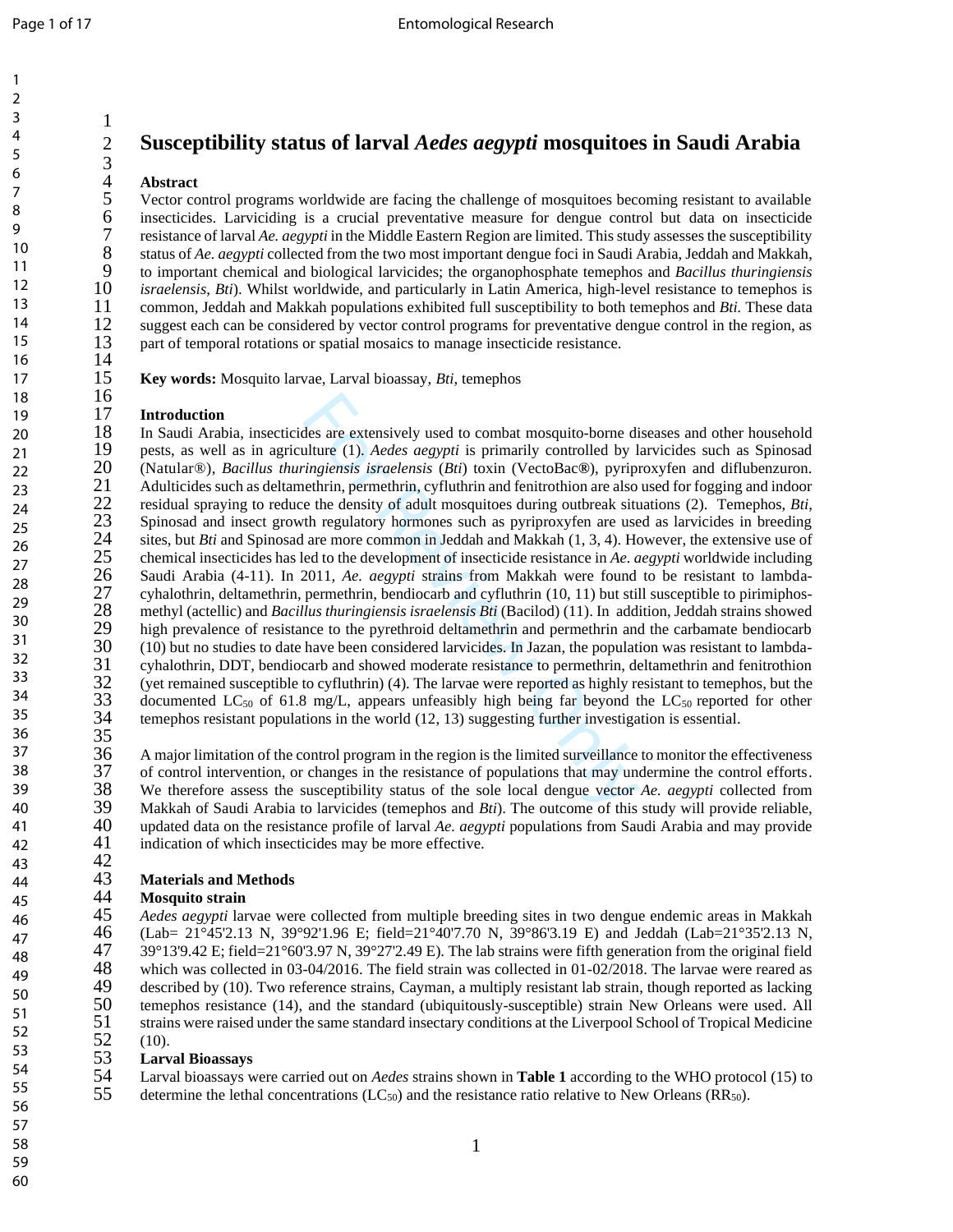Entomological Research **Page 2 of 17** and 2 of 17

| 2  |            |                                                                                                                                                                                                                                      |
|----|------------|--------------------------------------------------------------------------------------------------------------------------------------------------------------------------------------------------------------------------------------|
| 3  | 56         | $\langle$ Table 1>                                                                                                                                                                                                                   |
| 4  | 57         |                                                                                                                                                                                                                                      |
| 5  | 58         | Bioassays were performed using temephos (Sigma-Aldrich, Dorset, UK), or Bti (Vectobac®12AS 1.2%, 1200                                                                                                                                |
| 6  | 59         | $ITU/mg$ . A total of eight different concentrations of <i>Bti</i> and nine of temephos were used for each strain (Table                                                                                                             |
| 7  | 60         | 2&3). The concentrations were selected as they have been reported to result in larval mortality between 10%                                                                                                                          |
| 8  | 61         | and 95% (15). The data was used to calculate the lethal dose that kills $50\%$ (LC <sub>50</sub> ) in each population.                                                                                                               |
| 9  | 62         | Dilutions of temephos (stock dissolved in absolute ethanol) with distilled water up to a total volume of 200mL                                                                                                                       |
| 10 | 63         | are detailed in Table 2. For each concentration of each insecticide, three or four replicates of a pool of                                                                                                                           |
| 11 | 64         | approximately 25 late third or early fourth instar larvae were tested along with a negative control pool;1mL                                                                                                                         |
| 12 | 65         | absolute ethanol mixed into 199 mL of distilled water for temephos or into 100ml of distilled water for Bti                                                                                                                          |
| 13 | 66         | assays.                                                                                                                                                                                                                              |
| 14 | 67         | <table 2=""></table>                                                                                                                                                                                                                 |
| 15 | 68         | <table 3=""></table>                                                                                                                                                                                                                 |
| 16 | 69         |                                                                                                                                                                                                                                      |
| 17 | 70         | Vectobac stock $(1.2%)$ was diluted by adding 1ml of the stock $(1.2%)$ to 99 ml distilled water to obtain                                                                                                                           |
| 18 | 71         | 0.012% (120pmm) which was used in the experiment.                                                                                                                                                                                    |
| 19 | 72         | All larval bioassays were performed in 6 cm in diameter plastic bowls; Mortality was recorded after 24h of                                                                                                                           |
| 20 | 73         | exposure. Any larvae failing or unable to swim up to the surface independently were counted as dead. Any                                                                                                                             |
| 21 | 74<br>75   | larvae that had pupated during exposure were omitted from the total count.                                                                                                                                                           |
| 22 | 76         |                                                                                                                                                                                                                                      |
| 23 | 77         | <b>Statistical analysis</b><br>The mortality (%) was calculated for the number of mosquitoes or larvae that were dead after 24h exposure.                                                                                            |
| 24 | 78         | The LC <sub>50</sub> value for the larval bioassays was calculated using probit regression analysis (SPSS version 24). If                                                                                                            |
| 25 | 79         | chisq >0.05, confidence limits were adjusted accordingly (SPSS does this unless the fit is terrible, if it is it                                                                                                                     |
| 26 | 80         | will not calculated Cis). The resistance ratio (RR) was calculated by comparison of the resistant Makkah and                                                                                                                         |
| 27 | 81         | Jeddah strains against the susceptible New Orleans strain using the formula below to monitor the level of                                                                                                                            |
| 28 | 82         | insecticide resistance in a field population.                                                                                                                                                                                        |
| 29 | 83         | Resistance ratio $(RR) = LC_{50}$ of resistant strain                                                                                                                                                                                |
| 30 | 84         | $L\overline{C_{50}}$ of susceptible strain                                                                                                                                                                                           |
| 31 | 85         |                                                                                                                                                                                                                                      |
| 32 | 86         |                                                                                                                                                                                                                                      |
| 33 | 87         | <b>Results</b>                                                                                                                                                                                                                       |
| 34 | 88         | Larval bioassays                                                                                                                                                                                                                     |
| 35 | 89         | Mortality was not observed in any strain in the control assays. Based on the mortality rate across different                                                                                                                         |
| 36 | 90         | concentrations of temephos and Bti, resistance to the larvicides was higher in field strains when compared to                                                                                                                        |
| 37 | 91         | the New Orleans strain (Table 4 and Table 5).                                                                                                                                                                                        |
| 38 | 92         | <table 4=""></table>                                                                                                                                                                                                                 |
| 39 | 93         | $<$ Table 5 $>$                                                                                                                                                                                                                      |
| 40 | 94         | Indeed in both the temephos bioassays, the $LC_{50}$ confidence intervals were not overlapping in comparisons                                                                                                                        |
| 41 | 95         | of any strain, indicating a significant difference in mortality between the strains (Table 6). However, whilst                                                                                                                       |
| 42 | 96         | there is significant variation in susceptibility, current guidelines (16), suggest that a resistance ratio $<$ 5                                                                                                                     |
| 43 | 97         | indicates limited/no resistance; 5-10 moderate resistance, and >10 is substantial resistance. Therefore, based                                                                                                                       |
| 44 | 98         | on this classification, no definitive resistance to temephos and <i>Bti</i> was identified in any of the strains tested.                                                                                                             |
| 45 | 99         |                                                                                                                                                                                                                                      |
| 46 | 100        |                                                                                                                                                                                                                                      |
| 47 | 101        | <table 6=""></table>                                                                                                                                                                                                                 |
| 48 | 102        |                                                                                                                                                                                                                                      |
| 49 | 103        | <b>Discussion</b>                                                                                                                                                                                                                    |
| 50 | 104        | The current study was conducted to assess the susceptibility of larval Ae. aegypti to commonly used                                                                                                                                  |
| 51 | 105        | insecticides in the cities of Jeddah and Makkah. Larval bioassays did not detect resistance in either Makkah                                                                                                                         |
| 52 | 106<br>107 | or Jeddah to temephos or <i>Bti</i> (all resistance ratios $<$ 5 compared to a standard susceptible strain (17). In                                                                                                                  |
| 53 | 108        | contrast, extreme temephos resistance in Ae. aegypti larvae from Jazan ( $LC_{50}$ =61.8 mg/L) was reported in<br>2016 (4). When compared to the average $LC_{50}$ of multiple separate studies of the susceptible reference strains |
| 54 | 109        | Rockefeller, New Orleans and Bora Bora (18), this equates to a resistance ratio above 10,000, far exceeding                                                                                                                          |
| 55 | 110        | the highest ratio of 224 previously recorded (in Brazil; (18)). This estimate from Jazan thus appears unlikely                                                                                                                       |
| 56 |            |                                                                                                                                                                                                                                      |
| 57 |            |                                                                                                                                                                                                                                      |
| 58 |            | $\overline{2}$                                                                                                                                                                                                                       |
| 59 |            |                                                                                                                                                                                                                                      |
|    |            |                                                                                                                                                                                                                                      |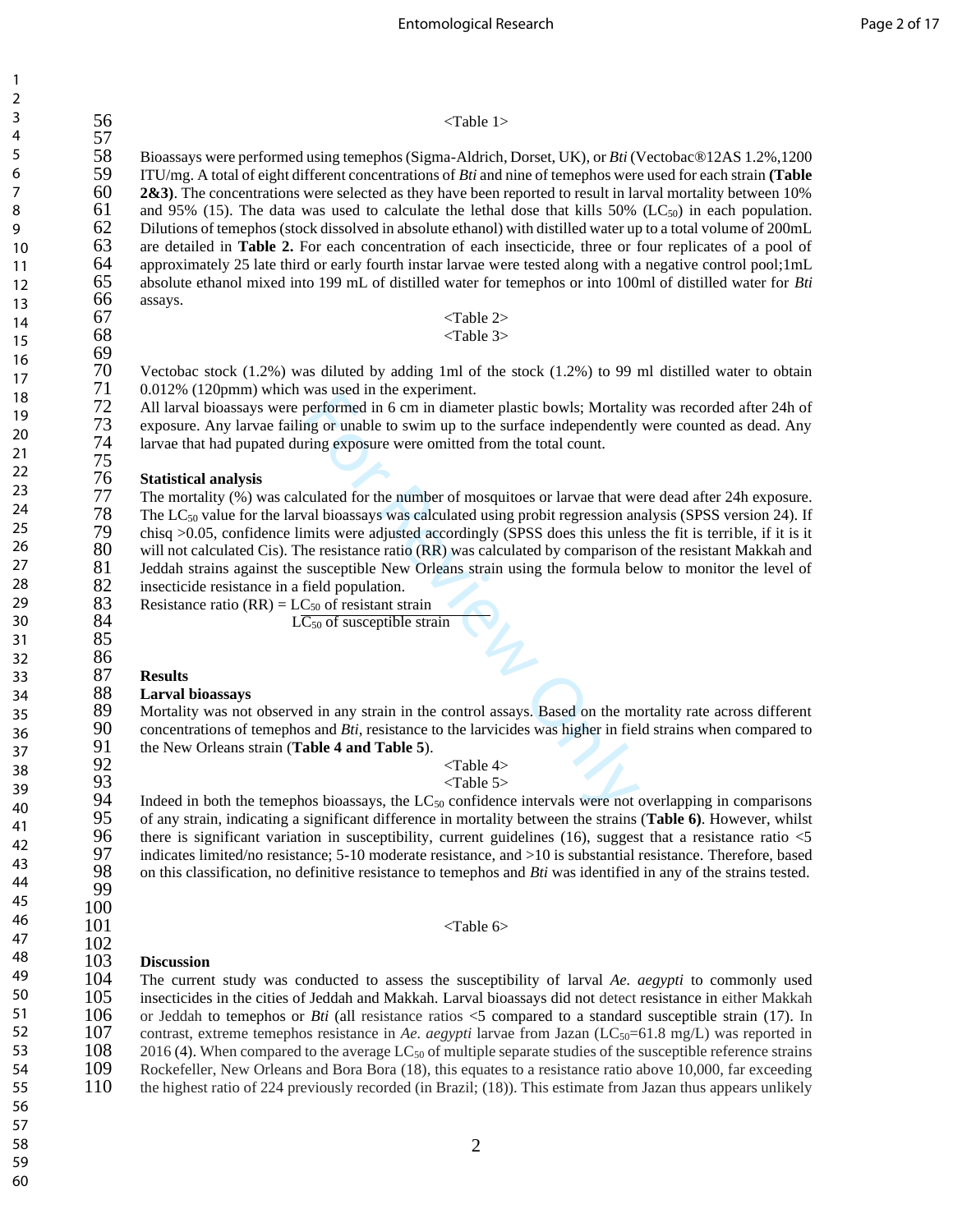### Page 3 of 17 **Entomological Research Page 3 of 17**

111 to be correct, and in the absence of additional data, a provisional assessment of temephos susceptibility in Saudi Arabia seems appropriate.

113 Temephos resistance in *Ae. aegypti* larvae has been recorded globally including British Virgin Islands (19), 114 Thailand (20), Brazil (21), Cuba (22), Colombia (23), Martinique (24) and Santiago island (25). Whilst t Thailand (20), Brazil (21), Cuba (22), Colombia (23), Martinique (24) and Santiago island (25) . Whilst the current data suggest susceptibility, it is important to note that both Saudi Arabian strains showed significantly

*Bacillus thuringiensis israelensis* (*Bti*) is a bacterial derived toxin that has been widely used for vector control. The populations from Jeddah and Makkah were susceptible to this compound in comparison (based 119 on a resistance ratio <5) with the New Orleans strain. Almost all other studies have reported similar findings, including Martinique populations (highly resistant to most insecticides) that were susceptible to *Bti* compared 121 to the Bora-Bora strain, Santiago island, Cameroon and Malaysia (18). Although *Bti* resistance is apparently absent in *Ae. aegypti* populations to date, resistance has detected in *Culex pipiens,* from Syracuse, New York 123 which had a resistance ratio of 33-fold when compared to the S-Lab susceptible strain (26). Resistance to *Bti*  has also been demonstrated in *Aedes rusticus Rossi* mosquitoes, selected for resistance through annual *Bti*  treatment in larval sites in the Rhône -Alpes region. The mosquitoes collected in the treatment area had a moderate resistance ratio up to 7.9 fold compared to the untreated area (27). The attained resistance levels 127 were still relatively low compared to when mosquitoes are selected for resistance to other insecticides (27).<br>128 The multiple active toxins-Cry4A, Cry4B, Cry11A and Cyt1A- produced by *Bti* might act at different The multiple active toxins -Cry4A, Cry4B, Cry11A and Cyt1A - produced by *Bti* might act at different 129 receptors, making evolution of resistance to *Bti* very difficult (28). Nevertheless, both Saudi populations showed a significantly higher LC<sub>50</sub> value than the New Orleans strain, suggesting that, as with temephos, showed a significantly higher  $LC_{50}$  value than the New Orleans strain, suggesting that, as with temephos,

132 Therefore, although the *Ae. aegypti* population in Jeddah and Makkah are still susceptible to temephos, rotational application of *Bti* and temephos, or another larvicide to which there is full susceptibility, would b 133 rotational application of *Bti* and temephos, or another larvicide to which there is full susceptibility, would be advisable to slow down evolution of resistance to either of them thus retaining their efficacy over ext 134 advisable to slow down evolution of resistance to either of them thus retaining their efficacy over extended<br>135 periods of use in vector control. Our findings suggest the potential to develop resistance to both insect 135 periods of use in vector control. Our findings suggest the potential to develop resistance to both insecticides<br>136 may exist and thus mixture or rotation is advisable, along with continued monitoring, and consideratio 136 may exist and thus mixture or rotation is advisable, along with continued monitoring, and consideration of other options such as insecticide growth regulators.

- 
- 
- 
- 
- 
- 
- 
- 
- 

 

## **Conclusion**

131<br>132

139<br>140 *Aedes aegypti* from Makkah and Jeddah remain susceptible to the larvicides assessed in this study and thus 141 larval source management and larviciding could remain an effective tool in control, but regular monitoring 141 larval source management and larviciding could remain an effective tool in control, but regular monitoring and consideration of additional alternatives is advised. and consideration of additional alternatives is advised .

### 

En es compared to when mosquitoes are suitabled at the compared to when mosquitoes are selected for resistance is s-Cry4A, Cry4B, Cry11A and Cyt1A- produced by on of resistance to *Bti* very difficult (28). Neverthele ther **Authors' contributions** AMA -N collected the field samples, performed the larval bioassays, analysed data and drafted the manuscript. SA conducted the larval bioassays and analysed data. DW conceived and designed the 146 experiments, drafted the manuscript and analysed data. All authors read and approved the final manuscript.<br>147 Acknowledgment

### **Acknowledgment**

148 The authors are indebted all the municipal staff (administrators and laboratory technicians in the vector control programme) of Makkah and Jeddah in Saudi Arabia. We are also thankful to Dr Craig Wilding in 149 control programme) of Makkah and Jeddah in Saudi Arabia. We are also thankful to Dr Craig Wilding in 150 Liverpool John Moores University for his co-operation during this work. 150 Liverpool John Moores University for his co-operation during this work. 

### **Competing interests**

152 The authors declare no conflicts of interest.<br>153 Funding 

112 Saudi Arabia seems appropriate.<br>113 Temephos resistance in Ae. aegy

116 higher LC<sub>50</sub> values than the susceptible New Orleans strain.<br>117 Bacillus thuringiensis israelensis (Bti) is a bacterial derive

variation exists which might be selected to higher levels in future.

other options such as insecticide growth regulators.

 **Funding** This work was supported by a PhD Studentship from the Saudi Cultural Bureau to Ashwaq M Al Nazawi 

## **References**

157<br>158 . Al -Shami SA, Mahyoub JA, Hatabbi M, Ahmad AH, Rawi CSMJP, vectors. An update on the 158 incidence of dengue gaining strength in Saudi Arabia and current control approaches for its vector mosquito.<br>159 2014:7(1):258. 159 2014;7(1):258.<br>160 2. World

2. World Health O. Dengue haemorrhagic fever : diagnosis, treatment, and control. Geneva: World Health Organization; 1997. 

162 3. Mahyoub JA, Ghramh HA, AL-Ghamdi K, Farooqi N. The Potency of Aedes species in transmitting 163 dengue fever virus with evaluating the susceptibility of vector larval stages to some insecticides. Egyptian 164 Academic Journal of Biological Sciences C. Physiology and Molecular Biology. 2013:5(2):109-15. Academic Journal of Biological Sciences C, Physiology and Molecular Biology. 2013;5(2):109 -15.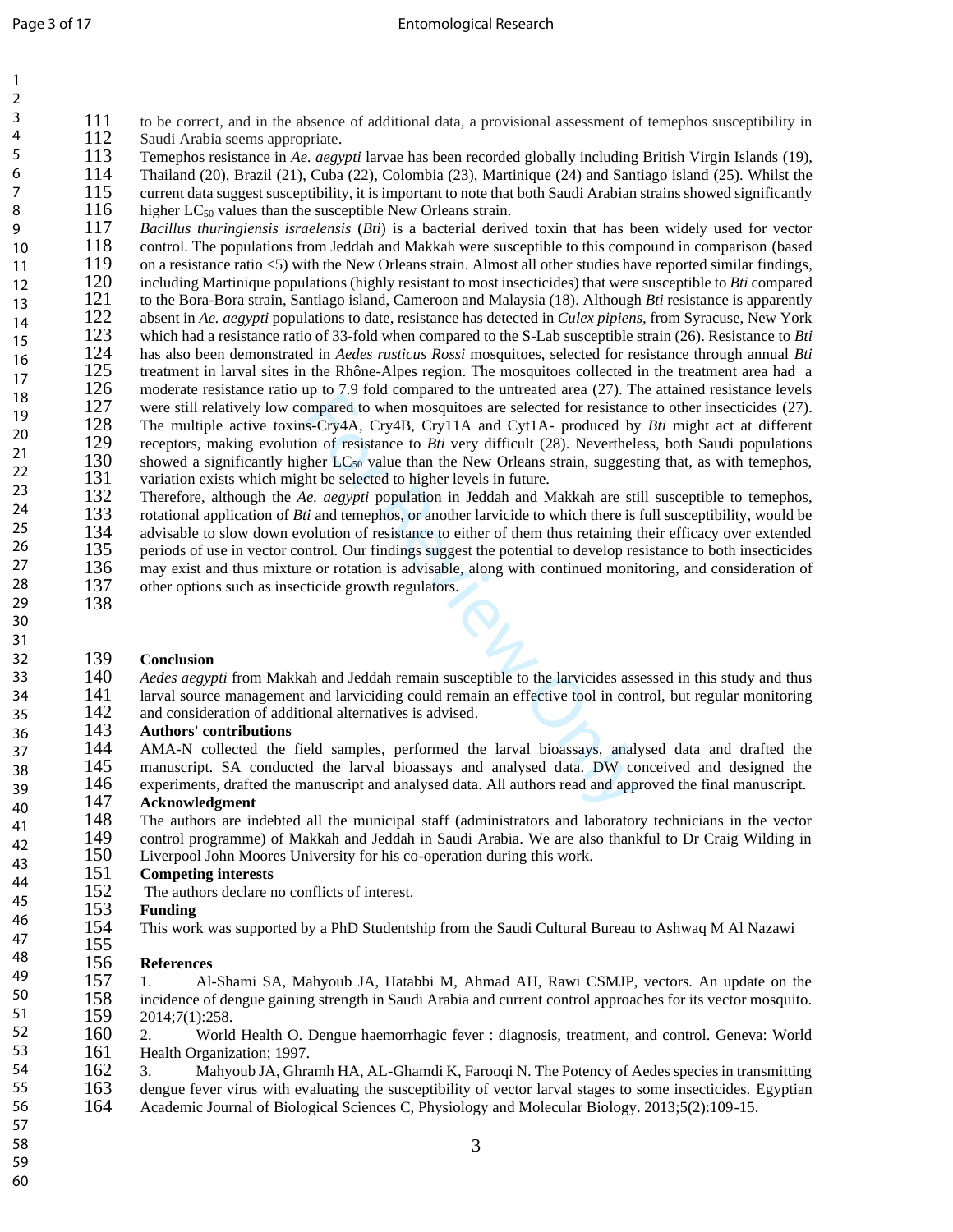4. Alsheikh A, Mohammed W, Noureldin E, Daffalla O, Shrwani K, Hobani Y, et al. Resistance status of Aedes aegypti to insecticides in the Jazan Region of Saudi Arabia. Biosci, Biotech Res Asia. 167 2016;13(1):155-62.<br>168 5. Yaicharoer

 5. Yaicharoen R, Kiatfuengfoo R, Chareonviriyaphap T, Rongnoparut P. Characterization of deltamethrin resistance in field populations of Aedes aegypti in Thailand. Journal of Vector Ecology. 170 2005;30(1):144.<br>171 6. Ranson

171 6. Ranson H, Burhani J, Lumjuan N, Black IV WC. Insecticide resistance in dengue vectors. TropIKA net [online]. 2010;1(1). net [online].  $2010;1(1)$ .

173 7. Marcombe S, Carron A, Darriet F, Etienne M, Agnew P, Tolosa M, et al. Reduced efficacy of pyrethroid space sprays for dengue control in an area of Martinique with pyrethroid resistance. The American pyrethroid space sprays for dengue control in an area of Martinique with pyrethroid resistance. The American 175 journal of tropical medicine and hygiene. 2009;80(5):745-51.<br>176 8. Jirakanjanakit N, Saengtharatip S, Rongnoparut P.

176 8. Jirakanjanakit N, Saengtharatip S, Rongnoparut P, Duchon S, Bellec C, Yoksan S. Trend of temephos resistance in Aedes (Stegomyia) mosquitoes in Thailand during 2003–2005. Environmental temephos resistance in Aedes (Stegomyia) mosquitoes in Thailand during 2003–2005. Environmental 178 entomology. 2014;36(3):506-11.<br>179 9. Rodríguez MM, Bisset J 

 9. Rodríguez MM, Bisset JA, De Armas Y, Ramos F. Pyrethroid insecticide-resistant strain of Aedes aegypti from Cuba induced by deltamethrin selection. Journal of the American Mosquito Control 181 Association. 2005;21(4):437-45.<br>182 10. Al Nazawi AM, Agili J, 

 10. Al Nazawi AM, Aqili J, Alzahrani M, McCall PJ, Weetman D. Combined target site (kdr) mutations 183 play a primary role in highly pyrethroid resistant phenotypes of Aedes aegypti from Saudi Arabia. Parasites 184 & vectors. 2017;10(1):161. 184 & vectors. 2017;10(1):161.<br>185 11. Aziz AT, Dieng H 

185 11. Aziz AT, Dieng H, Hassan AA, Satho T, Miake F, Salmah MRC, et al. Insecticide susceptibility of the dengue vector Aedes aegypti (Diptera: culicidae) in Makkah City, Saudi Arabia. Asian Pacific Journal of 186 the dengue vector Aedes aegypti (Diptera: culicidae) in Makkah City, Saudi Arabia. Asian Pacific Journal of Tropical Disease. 2011;1(2):94-9. 187 Tropical Disease. 2011;1(2):94-9.<br>188 12. Biber PA, Dueñas JR, 

 12. Biber PA, Dueñas JR, Almeida FL, Gardenal CN, Almirón WR. Laboratory evaluation of 189 susceptibility of natural subpopulations of Aedes aegypti larvae to temephos. Journal of the American 190 Mosquito Control Association. 2006;22(3):408-11. Mosquito Control Association. 2006;22(3):408-11. 

191 13. dos Santos Dias L, da Graca Macoris MdL, Andrighetti MTM, Otrera VCG, dos Santos Dias A, da<br>192 Rocha Bauzer LGS, et al. Toxicity of spinosad to temephos-resistant Aedes aegypti populations in Brazil. 192 Rocha Bauzer LGS, et al. Toxicity of spinosad to temephos-resistant Aedes aegypti populations in Brazil.<br>193 PLoS One. 2017;12(3). 193 PLoS One. 2017;12(3).<br>194 14. Harris AF, Raj 

 14. Harris AF, Rajatileka S, Ranson H. Pyrethroid resistance in *Aedes aegypti* from Grand Cayman. The 195 American journal of tropical medicine and hygiene. 2010;83(2):277-84.<br>196 15. World Health Organization. Guidelines for laboratory and field t 

Example 10. Maximum Section. Solinia of alcoheration of  $37-45$ .<br>
Aqili J, Alzahrani M, McCall PJ, Weetman D. Combine<br>
11. H, Hassan AA, Satho T, Miake F, Salmah MRC, et al.<br>
1. H, Hassan AA, Satho T, Miake F, Salmah MRC, 15. World Health Organization. Guidelines for laboratory and field testing of mosquito larvicides. 2005. 197 16. Mazzarri MB, Georghiou GP. Characterization of resistance to organophosphate, carbamate, and provectively provectively in field populations of *Aedes aeevpti* from Venezuela. Journal of the American 198 pyrethroid insecticides in field populations of *Aedes aegypti* from Venezuela. Journal of the American 199 Mosquito Control Association. 1995:11(3):315-22. 199 Mosquito Control Association. 1995;11(3):315-22.<br>200 17. World Health Organization. Monitoring a 

 17. World Health Organization. Monitoring and managing insecticide resistance in *Aedes* mosquito 201 populations. 2016.<br>202 18. Moyes Cl 

 18. Moyes CL, Vontas J, Martins AJ, Ng LC, Koou SY, Dusfour I, et al. Contemporary status of 203 insecticide resistance in the major Aedes vectors of arboviruses infecting humans. PLoS neglected tropical diseases. 2017;11(7). 204 diseases. 2017;11(7).<br>205 19. Wirth MC, 0 

205 19. Wirth MC, Georghiou G. Selection and characterization of temephos resistance in a population of 206 *Aedes aegypti* from Tortola, British Virgin Islands. Journal of the American Mosquito Control Association. 206 *Aedes aegypti* from Tortola, British Virgin Islands. Journal of the American Mosquito Control Association.<br>207 1999:15(3):315-20. 1999;15(3):315-20. 

 20. Ponlawat A, Scott JG, Harrington LC. Insecticide susceptibility of *Aedes aegypti* and *Aedes*  209 *albopictus* across Thailand. Journal of Medical Entomology. 2005;42(5):821-5.<br>210 21. Melo-Santos M. Varial-Melo J. Araújo A. Gomes T. Paiva M. Regis 

210 21. Melo-Santos M, Varjal-Melo J, Araújo A, Gomes T, Paiva M, Regis L, et al. Resistance to the organophosphate temephos: mechanisms, evolution and reversion in an *Aedes aegypti* laboratory strain from organophosphate temephos: mechanisms, evolution and reversion in an *Aedes aegypti* laboratory strain from 212 Brazil. Acta Tropica. 2010;113(2):180-9.<br>213 22. Bisset J. Rodríguez M. Ricardo 

22. Bisset J, Rodríguez M, Ricardo Y, Ranson H, Perez O, Moya M, et al. Temephos resistance and esterase activity in the mosquito *Aedes aegypti* in Havana, Cuba increased dramatically between 2006 and 2008. Medical and Veterinary Entomology. 2011;25(3):233-9. 

216 23. Grisales N, Poupardin R, Gomez S, Fonseca-Gonzalez I, Ranson H, Lenhart A. Temephos resistance<br>217 in Aedes aegypti in Colombia compromises dengue vector control. PLoS neglected tropical diseases. in *Aedes aegypti* in Colombia compromises dengue vector control. PLoS neglected tropical diseases. 2013;7(9):e2438.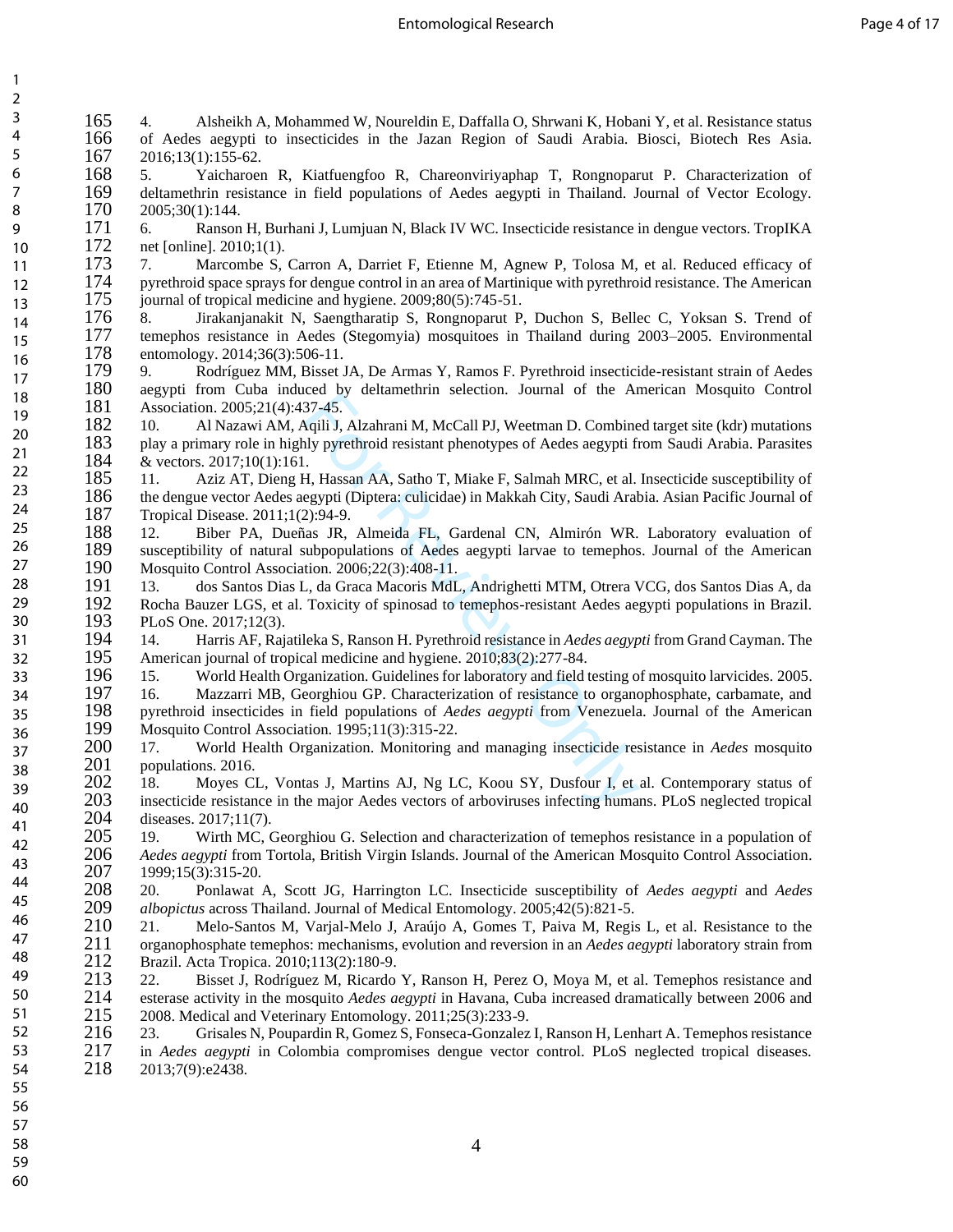24. Marcombe S, Mathieu RB, Pocquet N, Riaz M -A, Poupardin R, Sélior S, et al. Insecticide resistance in the dengue vector *Aedes aegypti* from Martinique: distribution, mechanisms and relations with environmental factors. PLoS ONE. 2012;7(2):e30989.

222<br>223 5 . Rocha HDR, Paiva MHS, Silva NM, De Araujo AP, De Azevedo Camacho DRR, Da Moura AJF, et al. Susceptibility profile of *Aedes aegypti* from Santiago Island, Cabo Verde, to insecticides. Acta Tropica. 2015;152:66 -73.

 26. Paul A, Harrington LC, Zhang L, Scott JG. Insecticide resistance in *Culex pipiens* from New York. Journal of the American Mosquito Control Association. 2005;21(3):305 -9.

 27. Boyer S, Paris M, Jego S, Lempérière G, Ravanel P. Influence of insecticide *Bacillus thuringiensis subsp. israelensis* treatments on resistance and enzyme activities in *Aedes rusticus* larvae (Diptera: Culicidae). Biological Control. 2012;62(2):75 -81. 230<br>231

 8 . Wirth MC. Mosquito resistance to bacterial larvicidal toxins. The open Toxinology Journal. 2013;3(1):126 -40.

**Table 1 .** Number of *Ae. aegypti* larvae from Jeddah and Makkah used in each bioassay at different times.

| Temephos assay                                                                                                          |             |                          | Bacillus thuringiensis israelensis assay |                           |
|-------------------------------------------------------------------------------------------------------------------------|-------------|--------------------------|------------------------------------------|---------------------------|
| Strain                                                                                                                  | Sample size | Strain                   | Sample size                              |                           |
| New Orleans                                                                                                             | 900         | New Orleans              |                                          | 650                       |
| Makkah lab strain                                                                                                       | 900         | Makkah lab strain        |                                          | 590                       |
| Jeddah lab strain                                                                                                       | 900         | Jeddah lab strain        |                                          | 650                       |
|                                                                                                                         |             | Makkah field strain      |                                          | 546                       |
|                                                                                                                         |             | Jeddah field strain      |                                          | 567                       |
|                                                                                                                         |             | Cayman                   |                                          | 605                       |
|                                                                                                                         |             |                          |                                          |                           |
|                                                                                                                         |             |                          |                                          |                           |
| Final concentration                                                                                                     |             | Volume of stock solution |                                          | Volume of distilled water |
| (mg/L)                                                                                                                  |             | (mL)                     |                                          | (mL)                      |
| 0.08<br>0.07                                                                                                            |             | 0.875                    |                                          | 199<br>199.125            |
| 0.06                                                                                                                    |             | 0.75                     |                                          | 199.25                    |
| Table 2. Temephos stock dilution with distilled water up to 200 ml to obtain the appropriate<br>concentrations.<br>0.04 |             | 0.5                      |                                          | 199.5                     |
| 0.03                                                                                                                    |             | 0.375                    |                                          | 199.625                   |
| 0.02                                                                                                                    |             | 0.25                     |                                          | 199.75                    |

 **Table 2 .** Temephos stock dilution with distilled water up to 200 ml to obtain the appropriate final concentrations.

| Final concentration | Volume of stock solution | Volume of distilled water |
|---------------------|--------------------------|---------------------------|
| (mg/L)              | (mL)                     | (mL)                      |
| 0.08                |                          | 199                       |
| 0.07                | 0.875                    | 199.125                   |
| 0.06                | 0.75                     | 199.25                    |
| 0.04                | 0.5                      | 199.5                     |
| 0.03                | 0.375                    | 199.625                   |
| 0.02                | 0.25                     | 199.75                    |
| 0.01                | 0.125                    | 199.875                   |
| 0.005               | 0.0625                   | 199.9375                  |
| 0.0025              | 0.03125                  | 199.96875                 |

 $\frac{232}{233}$ 

235<br>236

 **Table 3 .** *Bacillus thuringiensis israelensis (Bti)* stock dilution with distilled water from the stock solution at 1.2%.

| C <sub>1</sub> | Volume of stock solution | Desired concentration | Volume 2  |
|----------------|--------------------------|-----------------------|-----------|
| (stock) ppm    | (mL)                     | $(100mL)$ -ppm        | (mL)      |
| 120            | 0.005                    | 0.0059997             | 100.005   |
| 120            | 0.003                    | 0.003599892           | 100.003   |
| 120            | 0.002                    | 0.002399952           | 100.002   |
| 120            | 0.001                    | 0.001199988           | 100.001   |
| 120            | 0.00075                  | 0.000899993           | 100.00075 |
| 120            | 0.0005                   | 0.000599997           | 100.0005  |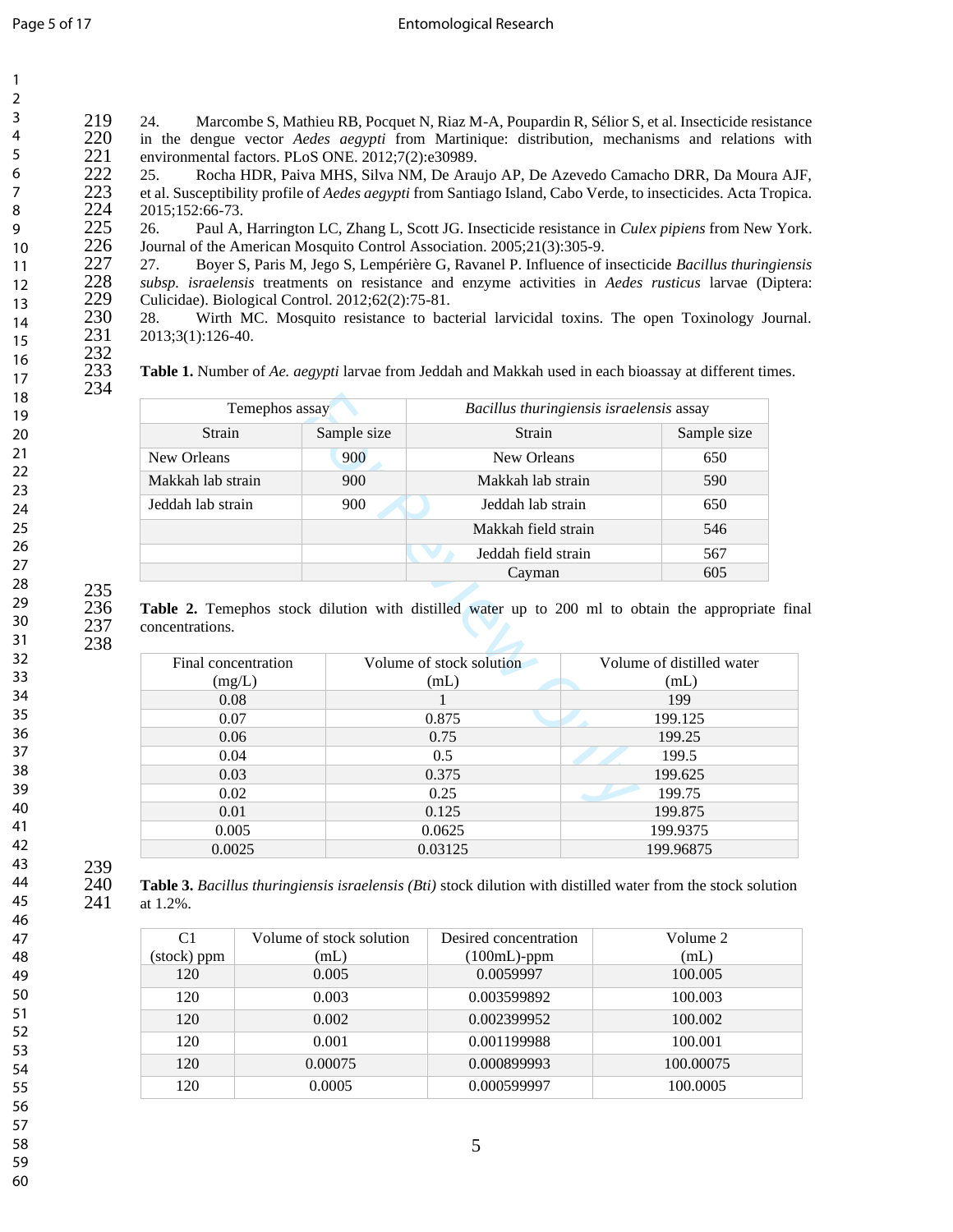| $\Omega$<br>14 U | 0002 | Y N E                | 0002 |
|------------------|------|----------------------|------|
| $\gamma$<br>14 U |      | $\sim$ $\sim$<br>ואו | 0001 |

243 **Table 4.** Average percentage mortality of *Ae. aegypti* larvae from Makkah and Jeddah and the susceptible strain, New Orleans exposed to nine concentrations of temephos.

|             | Temephos Concentration (mg/L) |               |      |      |      |      |           |               |               |
|-------------|-------------------------------|---------------|------|------|------|------|-----------|---------------|---------------|
| Strain      | 0.0025                        | 0.005         | 0.01 | 0.02 | 0.03 | 0.04 | 0.06      | 0.07          | 0.08          |
|             | (96)                          | $\frac{9}{0}$ | (%)  | (9)  | (9)  | (%)  | $(%^{6})$ | $\frac{9}{0}$ | $\frac{9}{6}$ |
| Makkah      |                               |               | 9.18 | 70   | 89.6 | 100  | 99        | 99            | 100           |
| Jeddah      |                               |               | 1.02 | 32   | 79   | 73   | 94.8      | 98            | 100           |
| New Orleans | 5.2                           | 9.9           | 52.6 | 81   | 96   | 99   | 100       | 100           | 100           |

248 **Table 5.** Average percentage mortality of *Ae. aegypti* larvae from Makkah, Jeddah (field and lab strains), New Orleans and Cayman strains exposed to eight concentrations of *Bti*.

| <b>Table 5.</b> Average percentage mortality of <i>Ae. aegypti</i> larvae from Makkah, Jeddah (field and lab strains),<br>New Orleans and Cayman strains exposed to eight concentrations of Bti. |                                                        |                 |                |                                                              |                                                   |               |                |                 |  |
|--------------------------------------------------------------------------------------------------------------------------------------------------------------------------------------------------|--------------------------------------------------------|-----------------|----------------|--------------------------------------------------------------|---------------------------------------------------|---------------|----------------|-----------------|--|
|                                                                                                                                                                                                  |                                                        |                 |                | Bacillus thuringiensis israelensis (Bti) Concentration (ppm) |                                                   |               |                |                 |  |
| Strain                                                                                                                                                                                           | 0.00012<br>(% )                                        | 0.00024<br>(% ) | 0.0006<br>(% ) | 0.00089<br>(% )                                              | 0.0012<br>(% )                                    | 0.002<br>(% ) | 0.0036<br>(% ) | 0.006<br>$(\%)$ |  |
| Makkah<br>field                                                                                                                                                                                  | 10                                                     | 19.3            | 26.2           | 58.1                                                         | 63.2                                              | 98.8          | 98.4           | 100             |  |
| Jeddah field                                                                                                                                                                                     | $\mathbf{0}$                                           | $\overline{0}$  | 16.4           | 48.6                                                         | 59.2                                              | 94.9          | 97.5           | 100             |  |
| Jeddah lab                                                                                                                                                                                       | $\Omega$                                               | 5               | 12.7           | 21.9                                                         | 32.2                                              | 72.9          | 93.6           | 100             |  |
| New Orleans                                                                                                                                                                                      | 20.5                                                   | 22.9            | 59.5           | 70                                                           | 98.9                                              | 100           | 100            | 100             |  |
| Cayman                                                                                                                                                                                           | 5.3                                                    | 12.5            | 21.6           | 43.1                                                         | 52.2                                              | 95            | 100            | 100             |  |
| <b>Table 6.</b> Lethal concentrations of temephos and <i>Bti</i> that kills 50% of <i>Ae. aegypti</i> strains.                                                                                   |                                                        |                 |                |                                                              |                                                   |               |                |                 |  |
|                                                                                                                                                                                                  |                                                        | Temephos assay  |                |                                                              |                                                   |               | Bti assay      |                 |  |
| Strain                                                                                                                                                                                           | <b>RR</b><br>$LC_{50}$ , mg/L<br>$(95\% \text{ C.I.})$ |                 |                | $LC_{50}$ , ppm<br>$(95\% \text{ C.I.})$                     |                                                   | <b>RR</b>     |                |                 |  |
| New Orleans                                                                                                                                                                                      | $0.010^a$<br>$(0.009 - 0.011)$                         |                 | 1              |                                                              | $0.00041$ <sup>a</sup><br>$(0.000276 - 0.000537)$ |               |                | 1               |  |
| Makkah lab                                                                                                                                                                                       | 0.017 <sup>b</sup>                                     |                 | 1.7            |                                                              | n/a<br>n/a                                        |               |                |                 |  |

251<br>252

242<br>243

245

246 247<br>248

250

| 253 |              |                                           |           |                                                   |           |  |  |  |
|-----|--------------|-------------------------------------------|-----------|---------------------------------------------------|-----------|--|--|--|
|     |              | Temephos assay                            |           | Bti assay                                         |           |  |  |  |
|     | Strain       | $LC_{50}$ , mg/L<br>$(95\% \text{ C.I.})$ | <b>RR</b> | $LC_{50}$ , ppm<br>$(95\% \text{ C.I.})$          | <b>RR</b> |  |  |  |
|     | New Orleans  | $0.010^a$<br>$(0.009 - 0.011)$            |           | $0.00041$ <sup>a</sup><br>$(0.000276 - 0.000537)$ | 1         |  |  |  |
|     | Makkah lab   | 0.017 <sup>b</sup><br>$(0.014 - 0.019)$   | 1.7       | n/a                                               | n/a       |  |  |  |
|     | Jeddah lab   | 0.029c<br>$(0.025 - 0.034)$               | 2.9       | 0.001483 <sup>b</sup><br>$(0.001341 - 0.001629)$  | 3.6       |  |  |  |
|     | Makkah field | n/a                                       |           | 0.000834c<br>$(0.000688 - 0.000982)$              | 2.1       |  |  |  |
|     | Jeddah field | n/a                                       |           | $0.00098^{b,c}$<br>$(0.000882 - 0.001076)$        | 2.4       |  |  |  |
|     | Cayman       | n/a                                       |           | $0.001018^{b,c}$<br>$(0.000882 - 0.001157)$       | 2.5       |  |  |  |

254 Shared letters within a column indicate no significant difference based on overlapping confidence limits. The Makkah lab *Bti* assay was not calculated  $(n/c)$  because a very poor fit of the probit model meant that LC<sub>5</sub> 255 Makkah lab *Bti* assay was not calculated (n/c) because a very poor fit of the probit model meant that LC<sub>50</sub> confidence intervals could not be reliably estimated even with a correction factor. Makkah and Jeddah field 256 confidence intervals could not be reliably estimated even with a correction factor. Makkah and Jeddah field<br>257 strains were not assessed (n/a) with temephos because the strains were not available at LSTM. The RR show 257 strains were not assessed  $(n/a)$  with temephos because the strains were not available at LSTM. The RR shown in the table indicates the resistance ratio. in the table indicates the resistance ratio.

55

259 260

56

57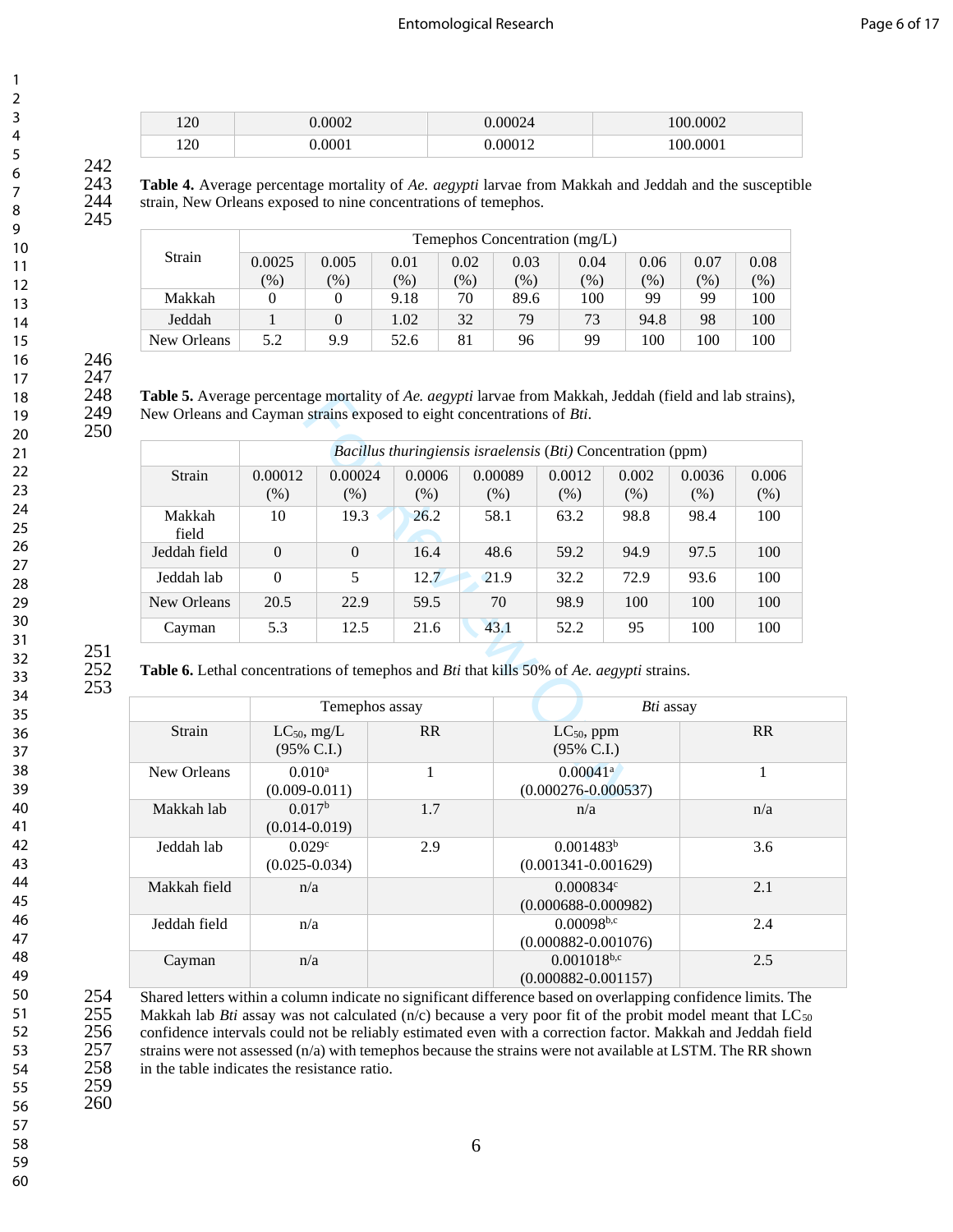| 1 2 3 4 5 6 7 8 9 10<br>$\begin{array}{c} 11 \end{array}$<br>$12$<br>$13\,$<br>$\frac{14}{15}$<br>$16$<br>$17\,$<br>$18\,$<br>$19$<br>$20\,$<br>$\frac{21}{22}$<br>23<br>24<br>25<br>26<br>$27\,$<br>${\bf 28}$<br>29<br>$30\,$<br>31<br>32<br>33<br>34<br>35<br>36<br>37<br>38<br>39<br>$40\,$<br>41<br>42<br>43<br>44<br>45<br>46<br>47<br>48<br>49<br>50<br>51<br>52<br>53<br>54<br>55<br>56<br>57 | $\begin{array}{c} 261 \\ 262 \end{array}$ |  | $L_{\hat{r}}$    | $\overline{\phantom{a}}$ |  |
|-------------------------------------------------------------------------------------------------------------------------------------------------------------------------------------------------------------------------------------------------------------------------------------------------------------------------------------------------------------------------------------------------------|-------------------------------------------|--|------------------|--------------------------|--|
| 58<br>59<br>60                                                                                                                                                                                                                                                                                                                                                                                        |                                           |  | $\boldsymbol{7}$ |                          |  |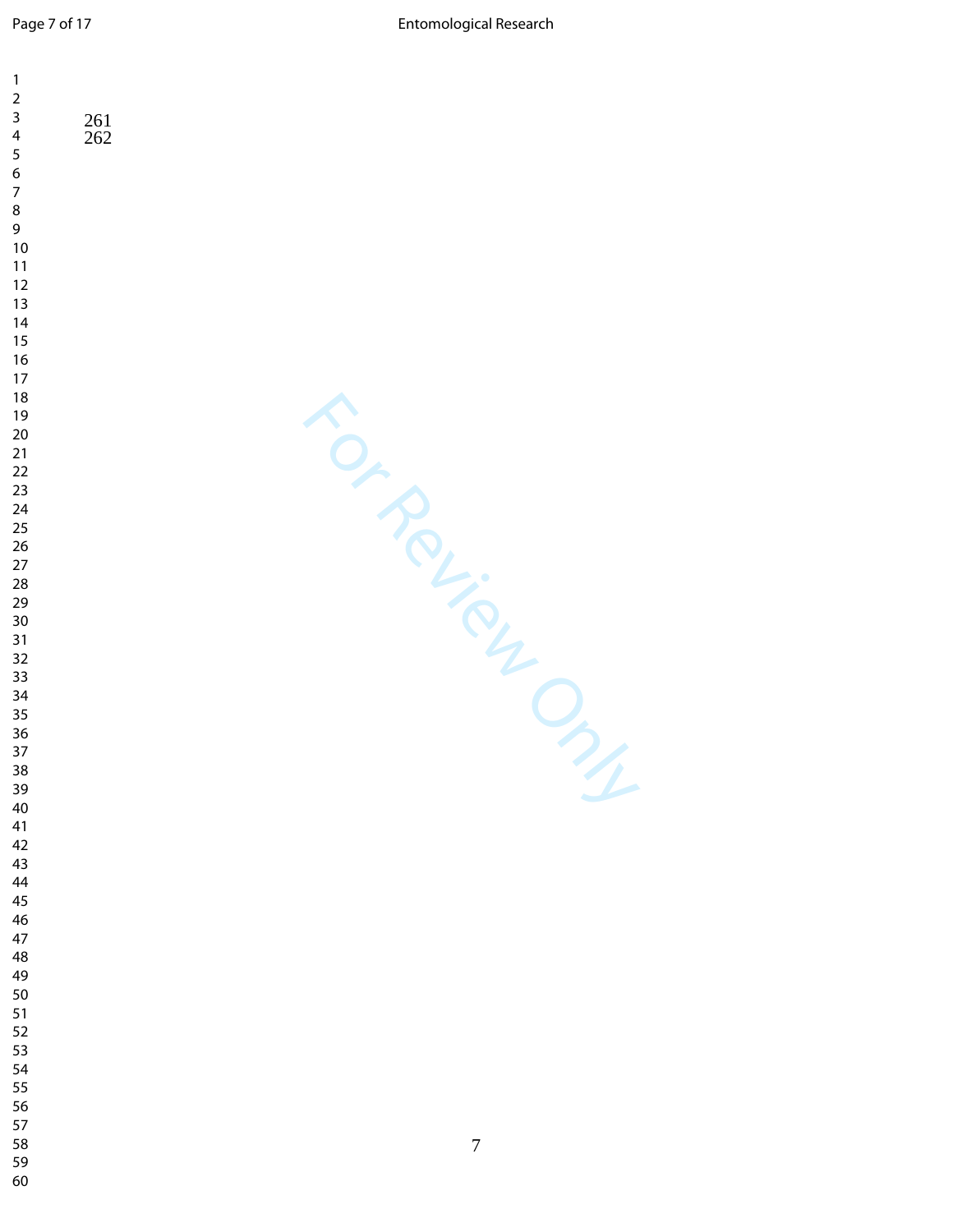| 1                                         |  |
|-------------------------------------------|--|
| 2                                         |  |
| ξ                                         |  |
| 4                                         |  |
|                                           |  |
| f                                         |  |
|                                           |  |
| 8                                         |  |
| 9                                         |  |
|                                           |  |
| 10                                        |  |
| 1<br>1                                    |  |
| 1<br>$\overline{c}$                       |  |
| $\overline{13}$                           |  |
| 1<br>4                                    |  |
| 5<br>1                                    |  |
| 16                                        |  |
| 1                                         |  |
| 18                                        |  |
| 19                                        |  |
| 20                                        |  |
| $2^{n}$<br>1                              |  |
| $\overline{2}$<br>$\overline{c}$          |  |
|                                           |  |
| $^{23}$                                   |  |
| $\overline{24}$                           |  |
| 25                                        |  |
| 26                                        |  |
| $^{27}$                                   |  |
| $\overline{28}$                           |  |
| 29                                        |  |
| 30                                        |  |
| $\mathbf{S}$<br>ı                         |  |
| $\overline{\mathbf{3}}$<br>$\overline{2}$ |  |
| $\overline{\frac{3}{5}}$                  |  |
| $\frac{34}{5}$                            |  |
| 35                                        |  |
| 36                                        |  |
|                                           |  |
| 37                                        |  |
| $\overline{\mathbf{3}}$                   |  |
| 39                                        |  |
| 40                                        |  |
| $\overline{4}$<br>1                       |  |
| 4<br>$\overline{c}$                       |  |
| $\overline{4}$<br>ξ                       |  |
| 44                                        |  |
| 4 <sup>1</sup>                            |  |
| 46                                        |  |
| $\overline{4}$                            |  |
| 48                                        |  |
| 49                                        |  |
|                                           |  |
| 50                                        |  |
| $5^{\circ}$<br>1                          |  |
| 5<br>2                                    |  |
| c<br>$\overline{\mathbf{3}}$              |  |
| c<br>$\frac{1}{2}$                        |  |
| c<br>$\mathbf{z}$                         |  |
| C<br>56                                   |  |
| c<br>5                                    |  |
| c<br>$\overline{\mathbf{58}}$             |  |
| 59                                        |  |
| 60                                        |  |
|                                           |  |

**Table 1.** Number of *Ae. aegypti* larvae from Jeddah and Makkah used in each bioassay at different times.

| Temephos assay    |             | Bacillus thuringiensis israelensis assay |             |  |
|-------------------|-------------|------------------------------------------|-------------|--|
| Strain            | Sample size | Strain                                   | Sample size |  |
| New Orleans       | 900         | New Orleans                              | 650         |  |
| Makkah lab strain | 900         | Makkah lab strain                        | 590         |  |
| Jeddah lab strain | 900         | Jeddah lab strain                        | 650         |  |
|                   |             | Makkah field strain                      | 546         |  |
|                   |             | Jeddah field strain                      | 567         |  |
|                   |             | Cayman                                   | 605         |  |

**Table 2.** Temephos stock dilution with distilled water up to 200 ml to obtain the appropriate final concentrations.

| Final concentration |       |                          | Volume of stock solution | Volume of distilled water                                                                                     |  |
|---------------------|-------|--------------------------|--------------------------|---------------------------------------------------------------------------------------------------------------|--|
| (mg/L)              |       |                          | (mL)                     | (mL)                                                                                                          |  |
| 0.08                |       | 1                        |                          | 199                                                                                                           |  |
| 0.07                |       |                          | 0.875                    | 199.125                                                                                                       |  |
| 0.06                |       |                          | 0.75                     | 199.25                                                                                                        |  |
| 0.04                |       |                          | 0.5                      | 199.5                                                                                                         |  |
| 0.03                |       |                          | 0.375                    | 199.625                                                                                                       |  |
| 0.02                |       |                          | 0.25                     | 199.75                                                                                                        |  |
| 0.01                |       |                          | 0.125                    | 199.875                                                                                                       |  |
| 0.005               |       |                          | 0.0625                   | 199.9375                                                                                                      |  |
| 0.0025              |       |                          | 0.03125                  | 199.96875                                                                                                     |  |
| at 1.2%.            |       |                          |                          | Table 3. Bacillus thuringiensis israelensis (Bti) stock dilution with distilled water from the stock solution |  |
| C <sub>1</sub>      |       | Volume of stock solution | Desired concentration    | Volume 2                                                                                                      |  |
| (stock) ppm         |       | (mL)                     | $(100mL)$ -ppm           | (mL)                                                                                                          |  |
| 120                 | 0.005 |                          | 0.0059997                | 100.005                                                                                                       |  |
| 120<br>0.003        |       | 0.003599892              | 100.003                  |                                                                                                               |  |
| 120<br>0.002        |       | 0.002399952              | 100.002                  |                                                                                                               |  |
| 120                 |       | 0.001                    | 0.001199988              | 100.001                                                                                                       |  |
| 120                 |       | 0.00075                  | 0.000899993              | 100.00075                                                                                                     |  |

**Table 3.** *Bacillus thuringiensis israelensis (Bti)* stock dilution with distilled water from the stock solution at 1.2%.

| C <sub>1</sub> | Volume of stock solution | Desired concentration | Volume 2  |
|----------------|--------------------------|-----------------------|-----------|
| (stock) ppm    | (mL)                     | $(100mL)$ -ppm        | (mL)      |
| 120            | 0.005                    | 0.0059997             | 100.005   |
| 120            | 0.003                    | 0.003599892           | 100.003   |
| 120            | 0.002                    | 0.002399952           | 100.002   |
| 120            | 0.001                    | 0.001199988           | 100.001   |
| 120            | 0.00075                  | 0.000899993           | 100.00075 |
| 120            | 0.0005                   | 0.000599997           | 100.0005  |
| 120            | 0.0002                   | 0.00024               | 100.0002  |
| 120            | 0.0001                   | 0.00012               | 100.0001  |

**Table 4.** Average percentage mortality of *Ae. aegypti* larvae from Makkah and Jeddah and the susceptible strain, New Orleans exposed to nine concentrations of temephos.

|             | Temephos Concentration (mg/L) |       |      |                 |      |        |               |      |                 |
|-------------|-------------------------------|-------|------|-----------------|------|--------|---------------|------|-----------------|
| Strain      | 0.0025                        | 0.005 | 0.01 | 0.02            | 0.03 | 0.04   | 0.06          | 0.07 | 0.08            |
|             | $\frac{9}{6}$                 | (9)   | (%)  | $\frac{9}{6}$ ) | (%)  | $(\%)$ | $\frac{1}{2}$ | (96) | $\frac{9}{6}$ ) |
| Makkah      |                               | 0     | 9.18 | 70              | 89.6 | 100    | 99            | 99   | 100             |
| Jeddah      |                               | 0     | 1.02 | 32              | 79   | 73     | 94.8          | 98   | 100             |
| New Orleans | 5.2                           | 9.9   | 52.6 | 81              | 96   | 99     | 100           | 100  | 100             |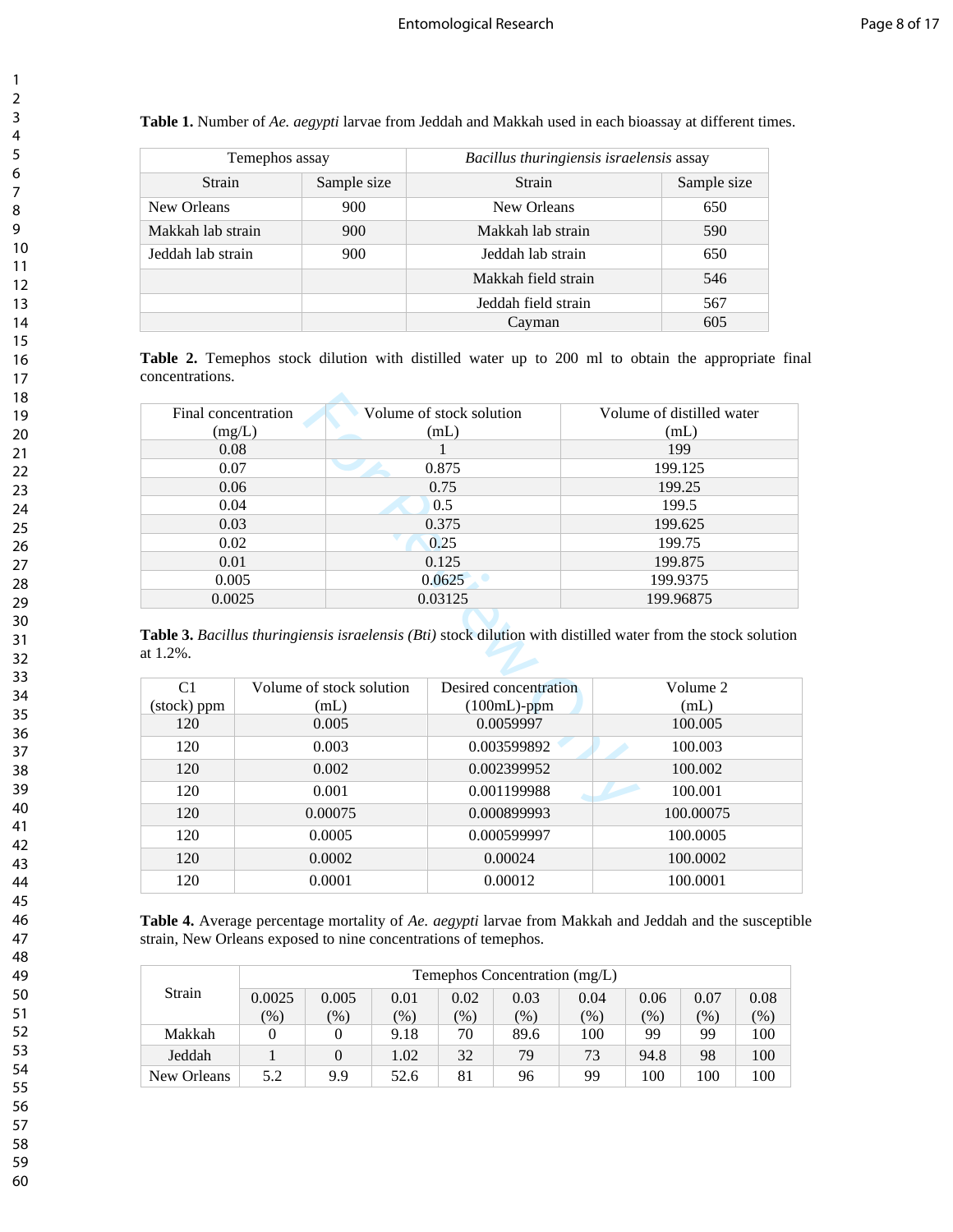| Table 5. Average percentage mortality of Ae. aegypti larvae from Makkah, Jeddah (field and lab strains), |  |
|----------------------------------------------------------------------------------------------------------|--|
| New Orleans and Cayman strains exposed to eight concentrations of <i>Bti</i> .                           |  |

|                 | Bacillus thuringiensis israelensis (Bti) Concentration (ppm) |                   |                |                 |                |               |                   |               |
|-----------------|--------------------------------------------------------------|-------------------|----------------|-----------------|----------------|---------------|-------------------|---------------|
| Strain          | 0.00012<br>$(\%)$                                            | 0.00024<br>$(\%)$ | 0.0006<br>(% ) | 0.00089<br>(% ) | 0.0012<br>(% ) | 0.002<br>(% ) | 0.0036<br>$(\% )$ | 0.006<br>(% ) |
| Makkah<br>field | 10                                                           | 19.3              | 26.2           | 58.1            | 63.2           | 98.8          | 98.4              | 100           |
| Jeddah field    | $\Omega$                                                     | $\Omega$          | 16.4           | 48.6            | 59.2           | 94.9          | 97.5              | 100           |
| Jeddah lab      | $\theta$                                                     | 5                 | 12.7           | 21.9            | 32.2           | 72.9          | 93.6              | 100           |
| New Orleans     | 20.5                                                         | 22.9              | 59.5           | 70              | 98.9           | 100           | 100               | 100           |
| Cayman          | 5.3                                                          | 12.5              | 21.6           | 43.1            | 52.2           | 95            | 100               | 100           |

|              | Temephos assay                            |           | <i>Bti</i> assay                                                                                                                                                                                                                  |           |
|--------------|-------------------------------------------|-----------|-----------------------------------------------------------------------------------------------------------------------------------------------------------------------------------------------------------------------------------|-----------|
| Strain       | $LC_{50}$ , mg/L<br>$(95\% \text{ C.I.})$ | <b>RR</b> | $LC_{50}$ , ppm<br>$(95\% \text{ C.I.})$                                                                                                                                                                                          | <b>RR</b> |
| New Orleans  | $0.010^a$<br>$(0.009 - 0.011)$            |           | $0.00041$ <sup>a</sup><br>$(0.000276 - 0.000537)$                                                                                                                                                                                 | 1         |
| Makkah lab   | 0.017 <sup>b</sup><br>$(0.014 - 0.019)$   | 1.7       | n/a                                                                                                                                                                                                                               | n/a       |
| Jeddah lab   | 0.029c<br>$(0.025 - 0.034)$               | 2.9       | 0.001483 <sup>b</sup><br>$(0.001341 - 0.001629)$                                                                                                                                                                                  | 3.6       |
| Makkah field | n/a                                       |           | 0.000834c<br>$(0.000688 - 0.000982)$                                                                                                                                                                                              | 2.1       |
| Jeddah field | n/a                                       |           | $0.00098^{b,c}$<br>$(0.000882 - 0.001076)$                                                                                                                                                                                        | 2.4       |
| Cayman       | n/a                                       |           | $0.001018^{b,c}$<br>$(0.000882 - 0.001157)$                                                                                                                                                                                       | 2.5       |
|              |                                           |           | Shared letters within a column indicate no significant difference based on overlapping confidence limits. The                                                                                                                     |           |
|              |                                           |           | Makkah lab Bti assay was not calculated ( $n/c$ ) because a very poor fit of the probit model meant that $LC_{50}$<br>confidence intervals could not be reliably estimated even with a correction factor. Makkah and Jeddah field |           |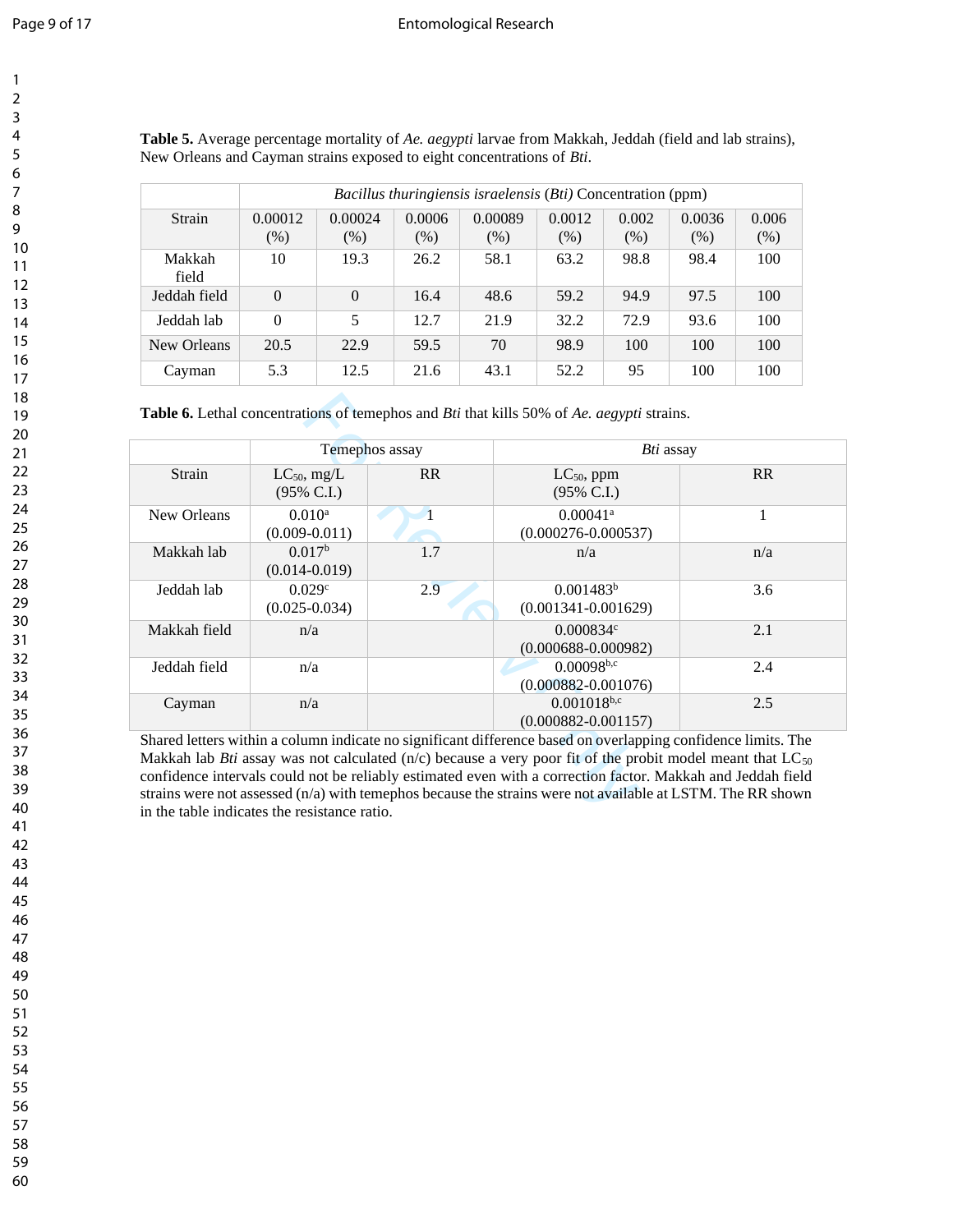## **Susceptibility status of larval** *Aedes aegypti* **mosquitoes in the Western Region of Saudi Arabia** 4<br>5

 **Abstract** 6 Vector control programs worldwide are facing the challenge of mosquitoes becoming resistant to available insecticides. Larviciding is a crucial preventative measure for dengue control but data on insecticide 7 insecticides. Larviciding is a crucial preventative measure for dengue control but data on insecticide resistance of larval *Ae. aegypti* in the Middle Eastern Region are limited. This study assesses the susceptibility 8 resistance of larval *Ae. aegypti* in the Middle Eastern Region are limited. This study assesses the susceptibility<br>9 status of *Ae. aegypti* collected from the two most important dengue foci in Saudi Arabia. Jeddah and 9 status of *Ae. aegypti* collected from the two most important dengue foci in Saudi Arabia, Jeddah and Makkah,<br>10 to important chemical and biological larvicides; the organophosphate temephos and *Bacillus thuringiensis*  to important chemical and biological larvicides; the organophosphate temephos and *Bacillus thuringiensis*  11 *israelensis*, *Bti*). Whilst worldwide, and particularly in Latin America, high-level resistance to temephos is<br>12 common, Jeddah and Makkah populations exhibited full susceptibility to both temephos and *Bti*. **Laryal** 12 common, Jeddah and Makkah populations exhibited full susceptibility to both temephos and *Bti*. **Larval** 13 bioassays did not detect resistance in Makkah and Jeddah to temephos or *Bti* where a resistance ratio <5 13 bioassays did not detect resistance in Makkah and Jeddah to temephos or *Bti* where a resistance ratio <5<br>14 compared to the New Orleans susceptible strain. These data suggest each can be considered by vector control 14 compared to the New Orleans susceptible strain. These data suggest each can be considered by vector control<br>15 programs for preventative dengue control in the region, as part of temporal rotations or spatial mosaics to 15 programs for preventative dengue control in the region, as part of temporal rotations or spatial mosaics to manage insecticide resistance. manage insecticide resistance.

 $\frac{17}{18}$ 18 Larval bioassays did not detect resistance in either Makkah or Jeddah to temephos or Bti (all resistance 19 ratios  $\leq$  5 compared to a standard susceptible strain

- 19 ratios  $\leq$ 5 compared to a standard susceptible strain 20 **Key words:** Mosquito larvae, Larval bioassay, *Bti*,
- **Key words:** Mosquito larvae, Larval bioassay, *Bti*, temephos  $\frac{21}{22}$

nce.<br>
etect resistance in either Makkah or Jeddah to temephe<br>
etect resistance in either Makkah or Jeddah to temephe<br>
andard susceptible strain<br>
wae, Larval bioassay, *Bti*, temephos<br>
des are extensively used to combat mo **Introduction** 23 In Saudi Arabia, insecticides are extensively used to combat mosquito-borne diseases and other household<br>24 pests, as well as in agriculture (Aziz et al., 2014). *Aedes aegypti* is primarily controlled by larvicides suc 24 pests, as well as in agriculture (Aziz et al., 2014). *Aedes aegypti* is primarily controlled by larvicides such as <br>25 Spinosad (Natular®), *Bacillus thuringiensis israelensis (Bti)* toxin (VectoBac®), pyriproxyfen and Spinosad (Natular®), *Bacillus thuringiensis israelensis* (*Bti*) toxin (VectoBac**®**), pyriproxyfen and 26 diflubenzuron. Adulticides such as deltamethrin, permethrin, cyfluthrin and fenitrothion are also used for<br>27 fogging and indoor residual spraying to reduce the density of adult mosquitoes during outbreak situations 27 fogging and indoor residual spraying to reduce the density of adult mosquitoes during outbreak situations<br>28 (World Health Organization, 1997). Temephos, *Bti*, Spinosad and insect growth regulatory hormones such 28 (World Health Organization, 1997). Temephos, *Bti*, Spinosad and insect growth regulatory hormones such 29 as pyriproxyfen are used as laryicides in breeding sites, but *Bti* and Spinosad are more common in Jeddah 29 as pyriproxyfen are used as larvicides in breeding sites, but *Bti* and Spinosad are more common in Jeddah<br>30 and Makkah (Aziz et al., 2014, Mahyoub et al., 2013, Alsheikh et al., 2016). However, the extensive use of 30 and Makkah (Aziz et al., 2014, Mahyoub et al., 2013, Alsheikh et al., 2016). However, the extensive use of chemical insecticides has led to the development of insecticide resistance in Ae. aegypti worldwide including 31 chemical insecticides has led to the development of insecticide resistance in *Ae. aegypti* worldwide including<br>32 Saudi Arabia (Yaicharoen et al., 2005, Ranson et al., 2010, Marcombe et al., 2009, Jirakanjanakit et al. Saudi Arabia (Yaicharoen et al., 2005, Ranson et al., 2010, Marcombe et al., 2009, Jirakanjanakit et al., 2014, Rodríguez et al., 2005, Al Nazawi et al., 2017, Aziz et al., 2011, Alsheikh et al., 2016). In 2011*, Ae. aegypti*  34 strains from Makkah were found to be resistant to lambda-cyhalothrin, deltamethrin, permethrin, bendiocarb<br>35 and cyfluthrin (Aziz et al., 2011, Al Nazawi et al., 2017) but still susceptible to pirimiphos-methyl (actell 35 and cyfluthrin (Aziz et al., 2011, Al Nazawi et al., 2017) but still susceptible to pirimiphos-methyl (actellic)<br>36 and *Bacillus thuringiensis israelensis Bti* (Bacilod) (Aziz et al., 2011). In addition, Jeddah strains 36 and *Bacillus thuringiensis israelensis Bti* (Bacilod) (Aziz et al., 2011). In addition, Jeddah strains showed high prevalence of resistance to the pyrethroid deltamethrin and permethrin and the carbamate bendiocarb 37 high prevalence of resistance to the pyrethroid deltamethrin and permethrin and the carbamate bendiocarb<br>38 (Al Nazawi et al., 2017) but no studies to date have been considered larvicides. In Jazan, the population was 38 (Al Nazawi et al., 2017) but no studies to date have been considered larvicides. In Jazan, the population was<br>39 resistant to lambda-cyhalothrin. DDT, bendiocarb and showed moderate resistance to permethrin. 39 resistant to lambda-cyhalothrin, DDT, bendiocarb and showed moderate resistance to permethrin, 40 deltamethrin and fenitrothion (vet remained susceptible to cyfluthrin) (Alsheikh et al., 2016). The larvae were 40 deltamethrin and fenitrothion (yet remained susceptible to cyfluthrin) (Alsheikh et al., 2016). The larvae were<br>41 reported as highly resistant to temephos, but the documented LC<sub>50</sub> of 61.8 mg/L, appears unfeasibly hi 41 reported as highly resistant to temephos, but the documented  $LC_{50}$  of 61.8 mg/L, appears unfeasibly high 42 being far beyond the LC<sub>50</sub> reported for other temephos resistant populations in the world (Biber et al., 20 being far beyond the LC<sub>50</sub> reported for other temephos resistant populations in the world (Biber et al., 2006, dos Santos Dias et al., 2017) suggesting further investigation is essential. 43<br>44<br>45

45 A major limitation of the control program in the region is the limited surveillance to monitor the effectiveness of control intervention, or changes in the resistance of populations that may undermine the control effort 46 of control intervention, or changes in the resistance of populations that may undermine the control efforts.<br>47 We therefore assess the susceptibility status of the sole local dengue vector *Ae. aegypti* collected from 47 We therefore assess the susceptibility status of the sole local dengue vector *Ae. aegypti* collected from 48 Makkah of Saudi Arabia to larvicides (temephos and *Bti*). The outcome of this study will provide reliable. 48 Makkah of Saudi Arabia to larvicides (temephos and *Bti*). The outcome of this study will provide reliable,<br>49 updated data on the resistance profile of larval *Ae, aegypti* populations from Saudi Arabia and may provide 49 updated data on the resistance profile of larval *Ae. aegypti* populations from Saudi Arabia and may provide<br>50 indication of which insecticides may be more effective. indication of which insecticides may be more effective.

## $\frac{51}{52}$ **Materials and Methods**

 **Mosquito strain**  *Aedes aegypti* larvae were collected from multiple breeding sites in two dengue endemic areas in Makkah 55 (Lab= 21°45'2.13 N, 39°92'1.96 E; field= 21°40'7.70 N, 39°86'3.19 E) and Jeddah (Lab= 21°35'2.13 N, (Lab= 21°45'2.13 N, 39°92'1.96 E; field=21°40'7.70 N, 39°86'3.19 E) and Jeddah (Lab=21°35'2.13 N,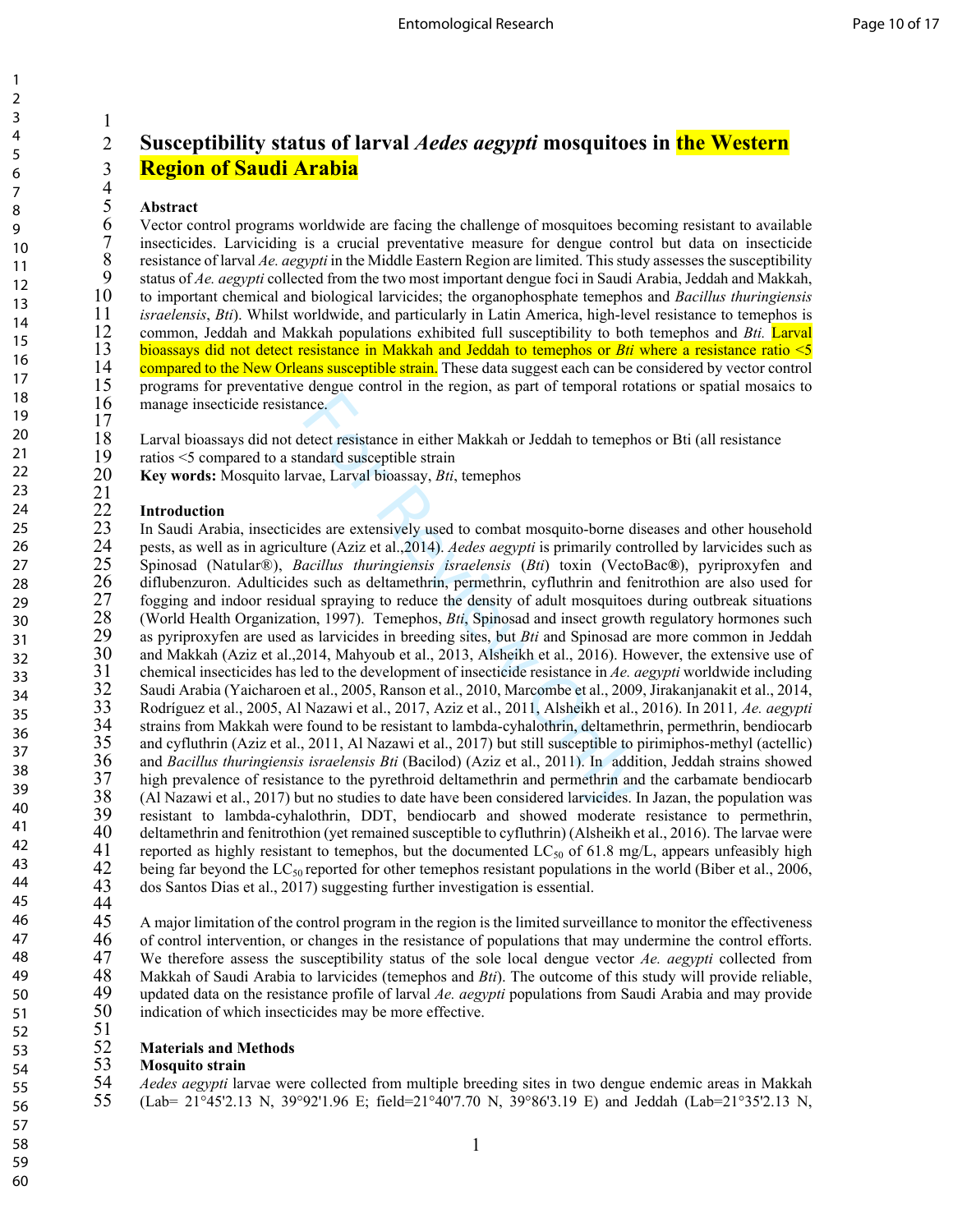| $\mathbf{1}$ |          |                                                                                                                                                                                                                |
|--------------|----------|----------------------------------------------------------------------------------------------------------------------------------------------------------------------------------------------------------------|
| $\mathbf 2$  |          |                                                                                                                                                                                                                |
| 3            | 56       | 39°13′9.42 E; field=21°60′3.97 N, 39°27′2.49 E). The lab strains were fifth generation from the original field                                                                                                 |
| 4<br>5       | 57       | which was collected in 03-04/2016(Al Nazawi et al., 2017). The field strain was collected in 01-02/2018.                                                                                                       |
| 6            | 58<br>59 | The larvae were reared to adults under insectary conditions of $27 \pm 2$ °C, $75\% \pm 10\%$ R.H and L12:D12                                                                                                  |
| 7            | 60       | photoperiod as described by (Al Nazawi et al., 2017). Two reference strains, Cayman, a multiply resistant                                                                                                      |
| 8            | 61       | lab strain, though reported as lacking temephos resistance (Harris et al., 2010), and the standard<br>(ubiquitously-susceptible) strain New Orleans were used. All strains were raised under the same standard |
| 9            | 62       | insectary conditions at the Liverpool School of Tropical Medicine (Al Nazawi et al., 2017).                                                                                                                    |
| 10           | 63       | <b>Larval Bioassays</b>                                                                                                                                                                                        |
| 11           | 64       | Larval bioassays were carried out on <i>Aedes</i> strains shown in Table 1 according to the WHO protocol (World                                                                                                |
| 12           | 65       | Health Organization, 2005) to determine the lethal concentrations ( $LC_{50}$ ) and the resistance ratio relative to                                                                                           |
| 13           | 66       | New Orleans $(RR_{50})$ .                                                                                                                                                                                      |
| 14           | 67       | <table 1=""></table>                                                                                                                                                                                           |
| 15           | 68       |                                                                                                                                                                                                                |
|              | 69       | Bioassays were performed using temephos (Sigma-Aldrich, Dorset, UK), or Bti (Vectobac®12AS 1.2%,1200                                                                                                           |
| 16           | 70       | ITU/mg. A total of eight different concentrations of $Bti$ and nine of temephos were used for each strain (Table                                                                                               |
| 17           | 71       | 2&3). The concentrations were selected as they have been reported to result in larval mortality between 10%                                                                                                    |
| 18           | 72       | and 95% (World Health Organization, 2005). The data were used to calculate the lethal dose that kills 50%                                                                                                      |
| 19           | 73       | $(LC50)$ in each population. Dilutions of temephos (stock dissolved in absolute ethanol) with distilled water                                                                                                  |
| 20           | 74       | up to a total volume of 200mL are detailed in Table 2. For each concentration of each insecticide, three or                                                                                                    |
| 21           | 75       | four replicates of a pool of approximately 25 late third or early fourth instar larvae were tested along with a                                                                                                |
| 22           | 76       | negative control pool; 1mL absolute ethanol mixed into 199 mL of distilled water for temephos or into 100ml                                                                                                    |
| 23           | 77       | of distilled water for <i>Bti</i> assays.                                                                                                                                                                      |
| 24           | 78       | <table 2=""></table>                                                                                                                                                                                           |
| 25           | 79       | $<$ Table 3>                                                                                                                                                                                                   |
| 26           | 80       |                                                                                                                                                                                                                |
| 27           | 81       | Vectobac stock $(1.2\%)$ was diluted by adding 1ml of the stock $(1.2\%)$ to 99 ml distilled water to obtain                                                                                                   |
| 28           | 82       | 0.012% (120pmm) which was used in the experiment.                                                                                                                                                              |
| 29           | 83       | All larval bioassays were performed in 6 cm in diameter plastic bowls; Mortality was recorded after 24h of                                                                                                     |
| 30           | 84       | exposure. Any larvae failing or unable to swim up to the surface independently were counted as dead. Any                                                                                                       |
| 31           | 85       | larvae that had pupated during exposure were omitted from the total count.                                                                                                                                     |
| 32           | 86       |                                                                                                                                                                                                                |
| 33           | 87       | <b>Statistical analysis</b>                                                                                                                                                                                    |
| 34           | 88       | The mortality (%) was calculated for the number of mosquitoes or larvae that were dead after 24h exposure.                                                                                                     |
| 35           | 89       | The LC <sub>50</sub> value for the larval bioassays was calculated using probit regression analysis (SPSS version 24)                                                                                          |
| 36           | 90       | $(Finney, 1971)$ . If chisq >0.05, confidence limits were adjusted accordingly (SPSS does this unless the fit is                                                                                               |
| 37           | 91       | terrible, if it is it will not calculated Cis) (Finney, $1971$ ). The resistance ratio (RR) was calculated by                                                                                                  |
| 38           | 92       | comparison of the resistant Makkah and Jeddah strains against the susceptible New Orleans strain using the                                                                                                     |
| 39           | 93       | formula below to monitor the level of insecticide resistance in a field population.                                                                                                                            |
| 40           | 94       | Resistance ratio (RR) = $LC_{50}$ of resistant strain                                                                                                                                                          |
| 41           | 95       | $LC_{50}$ of susceptible strain                                                                                                                                                                                |
| 42           | 96       |                                                                                                                                                                                                                |
| 43           | 97       |                                                                                                                                                                                                                |
| 44           | 98       | <b>Results</b>                                                                                                                                                                                                 |
| 45           | 99       | <b>Larval bioassays</b>                                                                                                                                                                                        |
| 46           | 100      | Mortality was not observed in any strain in the control assays. Based on the mortality rate across different                                                                                                   |
| 47           | 101      | concentrations of temephos and Bti, resistance to the larvicides was higher in field strains when compared to                                                                                                  |
| 48           | 102      | the New Orleans strain (Table 4 and Table 5).                                                                                                                                                                  |
| 49           | 103      | $<$ Table 4>                                                                                                                                                                                                   |
|              | 104      | $<$ Table 5>                                                                                                                                                                                                   |
| 50<br>51     | 105      | Indeed in both the temephos bioassays, the $LC_{50}$ confidence intervals were not overlapping in comparisons                                                                                                  |
|              | 106      | of any strain, indicating a significant difference in mortality between the strains (Table 6). However, whilst                                                                                                 |
| 52           | 107      | there is significant variation in susceptibility, current guidelines (Mazzarri and Georghiou, 1995), suggest                                                                                                   |
| 53           | 108      | that a resistance ratio $\leq$ indicates limited/no resistance; 5-10 moderate resistance, and $>$ 10 is substantial                                                                                            |
| 54           | 109      | resistance. Therefore, based on this classification, no definitive resistance to temephos and Bti was identified                                                                                               |
| 55           | 110      | in any of the strains tested.                                                                                                                                                                                  |
| 56           | 111      |                                                                                                                                                                                                                |
| 57           |          |                                                                                                                                                                                                                |
| 58           |          | $\overline{2}$                                                                                                                                                                                                 |
| 59           |          |                                                                                                                                                                                                                |
| 60           |          |                                                                                                                                                                                                                |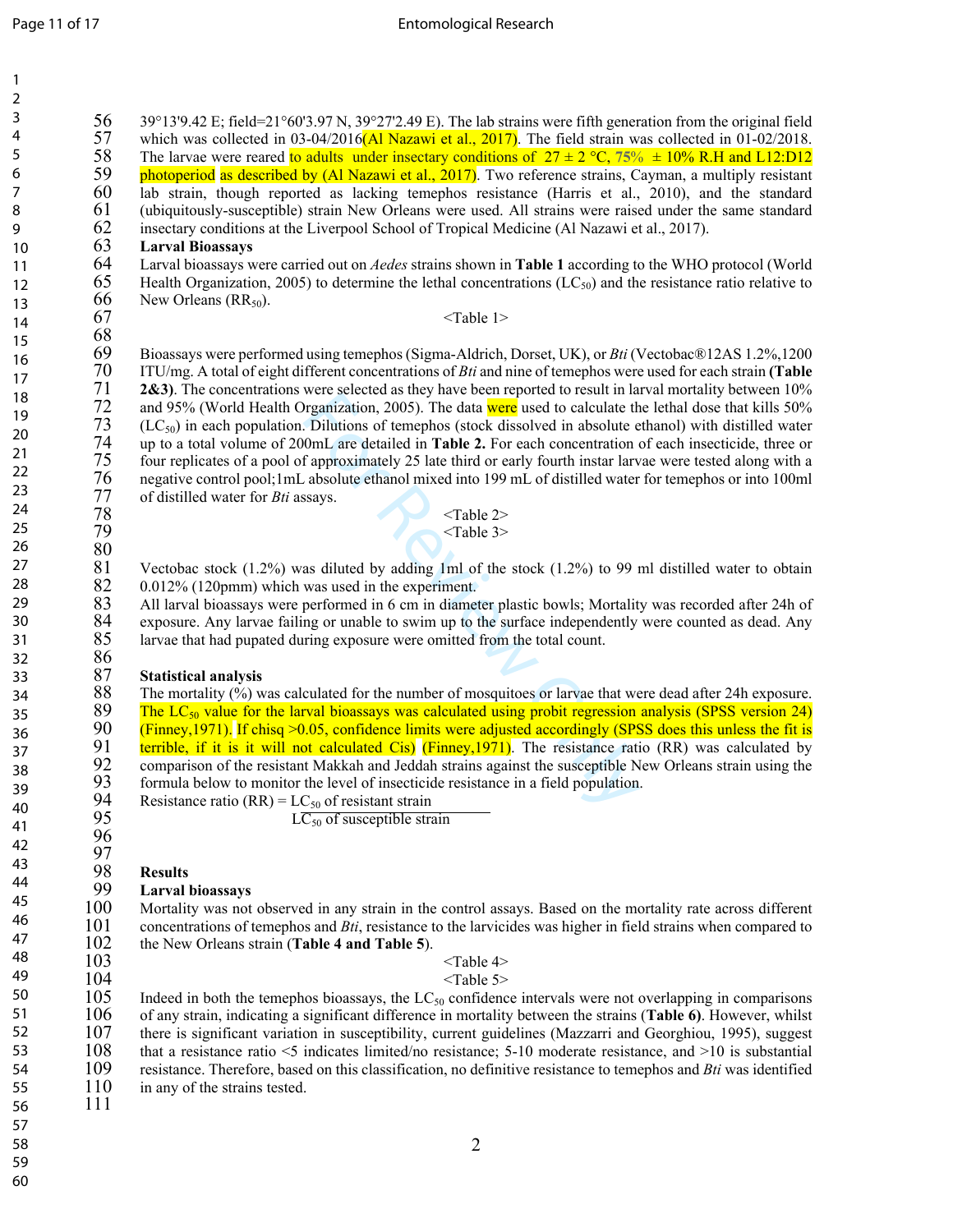| 3  | 112        |                                                                                                                                                                                                                                 |
|----|------------|---------------------------------------------------------------------------------------------------------------------------------------------------------------------------------------------------------------------------------|
| 4  | 113        | $<$ Table 6>                                                                                                                                                                                                                    |
| 5  | 114        |                                                                                                                                                                                                                                 |
| 6  | 115        | <b>Discussion</b>                                                                                                                                                                                                               |
| 7  | 116        | The current study was conducted to assess the susceptibility of larval Ae. aegypti to commonly used                                                                                                                             |
| 8  | 117        | insecticides in the cities of Jeddah and Makkah. Larval bioassays did not detect resistance in either Makkah                                                                                                                    |
| 9  | 118        | or Jeddah to temephos or Bti (all resistance ratios <5 compared to a standard susceptible strain (World Health                                                                                                                  |
| 10 | 119        | Organization, 2016). In contrast, extreme temephos resistance in Ae. aegypti larvae from Jazan (LC <sub>50</sub> =61.8)                                                                                                         |
| 11 | 120        | mg/L) was reported in 2016 (Alsheikh et al., 2016). When compared to the average LC <sub>50</sub> of multiple separate                                                                                                          |
| 12 | 121        | studies of the susceptible reference strains Rockefeller, New Orleans and Bora Bora (Moyes et al., 2017),                                                                                                                       |
| 13 | 122        | this equates to a resistance ratio above 10,000, far exceeding the highest ratio of 224 previously recorded (in                                                                                                                 |
| 14 | 123        | Brazil; (Moyes et al., 2017)). This estimate from Jazan thus appears unlikely to be correct, and in the absence                                                                                                                 |
| 15 | 124        | of additional data, a provisional assessment of temephos susceptibility in Saudi Arabia seems appropriate.                                                                                                                      |
| 16 | 125        | Temephos resistance in Ae. aegypti larvae has been recorded globally including British Virgin Islands (Wirth                                                                                                                    |
| 17 | 126        | and Georghiou, 1999), Thailand (Ponlawat et al., 2005), Brazil (Melo-Santos et al., 2010), Cuba (Bisset et                                                                                                                      |
| 18 | 127        | al., 2011), Colombia (Grisales et al., 2013), Martinique (Marcombe et al., 2012) and Santiago island (Rocha                                                                                                                     |
| 19 | 128        | et al., 2015). Whilst the current data suggest susceptibility, it is important to note that both Saudi Arabian                                                                                                                  |
| 20 | 129        | strains showed significantly higher $LC_{50}$ values than the susceptible New Orleans strain.                                                                                                                                   |
|    | 130        | Bacillus thuringiensis israelensis (Bti) is a bacterial derived toxin that has been widely used for vector                                                                                                                      |
| 21 | 131        | control. The populations from Jeddah and Makkah were susceptible to this compound in comparison (based                                                                                                                          |
| 22 | 132        | on a resistance ratio <5) with the New Orleans strain. Almost all other studies have reported similar findings,                                                                                                                 |
| 23 | 133        | including Martinique populations (highly resistant to most insecticides) that were susceptible to <i>Bti</i> compared                                                                                                           |
| 24 | 134        | to the Bora-Bora strain, Santiago island, Cameroon and Malaysia (Moyes et al., 2017). Although Bti                                                                                                                              |
| 25 | 135        | resistance is apparently absent in Ae. aegypti populations to date, resistance has detected in Culex pipiens,                                                                                                                   |
| 26 | 136        | from Syracuse, New York which had a resistance ratio of 33-fold when compared to the S-Lab susceptible                                                                                                                          |
| 27 | 137        | strain (Paul et al., 2005). Resistance to <i>Bti</i> has also been demonstrated in <i>Aedes rusticus Rossi</i> mosquitoes,                                                                                                      |
| 28 | 138        | selected for resistance through annual <i>Bti</i> treatment in larval sites in the Rhône-Alpes region. The mosquitoes                                                                                                           |
| 29 | 139        | collected in the treatment area had a moderate resistance ratio up to 7.9 fold compared to the untreated area                                                                                                                   |
| 30 | 140        | (Boyer et al., 2012). The attained resistance levels were still relatively low compared to when mosquitoes are                                                                                                                  |
| 31 | 141        | selected for resistance to other insecticides (Boyer et al., 2012). The multiple active toxins-Cry4A, Cry4B,                                                                                                                    |
| 32 | 142<br>143 | Cry11A and Cyt1A- produced by Bti might act at different receptors, making evolution of resistance to Bti                                                                                                                       |
| 33 | 144        | very difficult (Wirth, 2013). Nevertheless, both Saudi populations showed a significantly higher $LC_{50}$ value<br>than the New Orleans strain, suggesting that, as with temephos, variation exists which might be selected to |
| 34 | 145        | higher levels in future.                                                                                                                                                                                                        |
| 35 | 146        | Therefore, although the Ae. aegypti population in Jeddah and Makkah are still susceptible to temephos,                                                                                                                          |
| 36 | 147        | rotational application of Bti and temephos, or another larvicide to which there is full susceptibility, would be                                                                                                                |
| 37 | 148        | advisable to slow down evolution of resistance to either of them thus retaining their efficacy over extended                                                                                                                    |
| 38 | 149        | periods of use in vector control. Our findings suggest the potential to develop resistance to both insecticides                                                                                                                 |
| 39 | 150        | may exist and thus mixture or rotation is advisable, along with continued monitoring, and consideration of                                                                                                                      |
| 40 | 151        | other options such as insecticide growth regulators.                                                                                                                                                                            |
| 41 | 152        |                                                                                                                                                                                                                                 |
| 42 |            |                                                                                                                                                                                                                                 |
| 43 |            |                                                                                                                                                                                                                                 |
| 44 | 153        | Conclusion                                                                                                                                                                                                                      |
| 45 | 154        | Aedes aegypti from Makkah and Jeddah remain susceptible to the larvicides assessed in this study and thus                                                                                                                       |
| 46 | 155        | larval source management and larviciding could remain an effective tool in control, but regular monitoring                                                                                                                      |
| 47 | 156        | and consideration of additional alternatives is advised.                                                                                                                                                                        |
| 48 | 157        | <b>Authors' contributions</b>                                                                                                                                                                                                   |
| 49 | 158        | AMA-N collected the field samples, performed the larval bioassays, analysed data and drafted the                                                                                                                                |
| 50 | 159        | manuscript. SA conducted the larval bioassays and analysed data. DW conceived and designed the                                                                                                                                  |
| 51 | 160        | experiments, drafted the manuscript and analysed data. All authors read and approved the final manuscript.                                                                                                                      |
| 52 | 161        | Acknowledgment                                                                                                                                                                                                                  |
| 53 | 162        | The authors are indebted all the municipal staff (administrators and laboratory technicians in the vector                                                                                                                       |
| 54 | 163        | control programme) of Makkah and Jeddah in Saudi Arabia. We are also thankful to Dr Craig Wilding in                                                                                                                            |
| 55 | 164        | Liverpool John Moores University for his co-operation during this work.                                                                                                                                                         |
| 56 | 165        | <b>Competing interests</b>                                                                                                                                                                                                      |
| 57 |            |                                                                                                                                                                                                                                 |
| 58 |            | 3                                                                                                                                                                                                                               |
| 59 |            |                                                                                                                                                                                                                                 |
| 60 |            |                                                                                                                                                                                                                                 |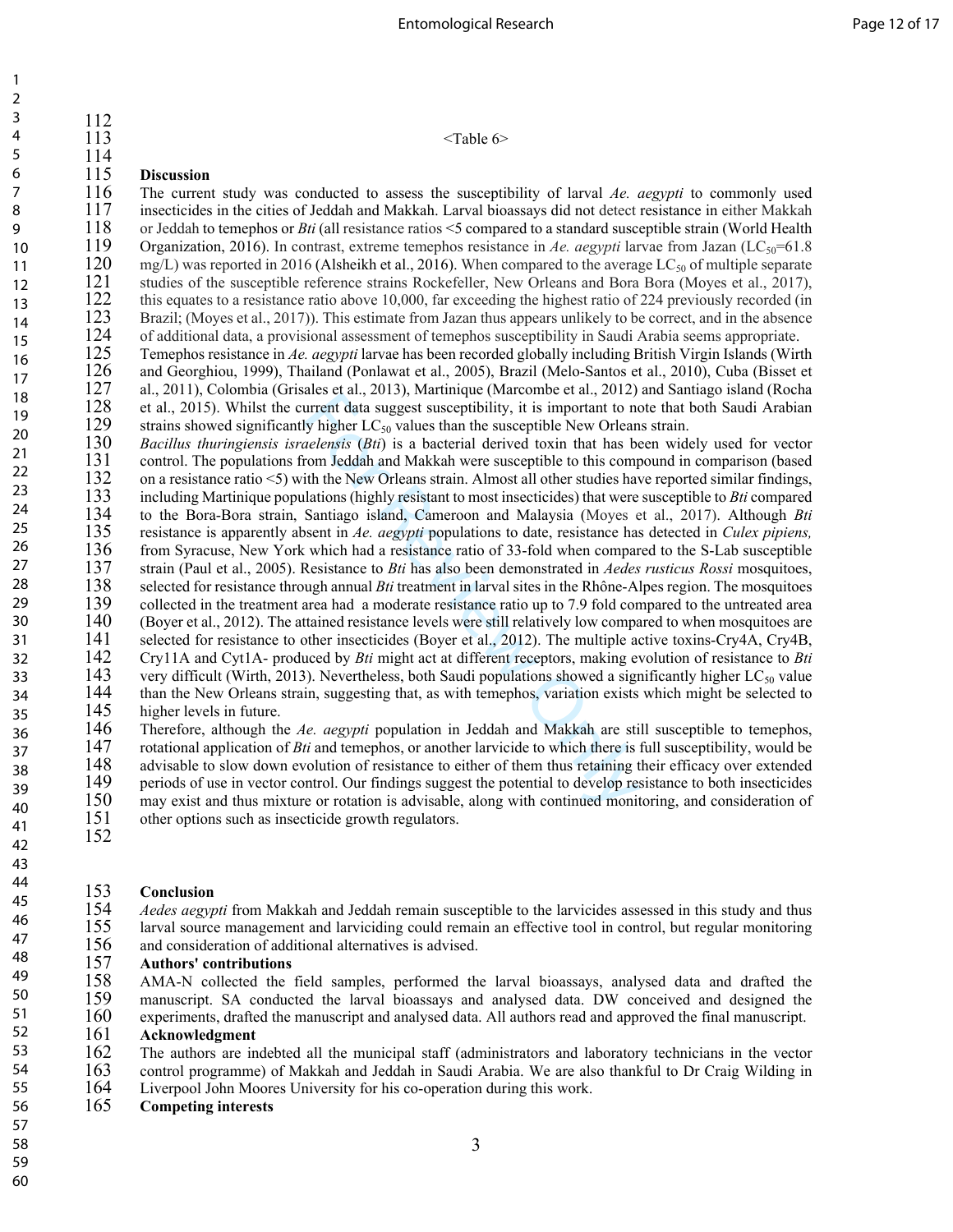$\mathbf{1}$ 

| $\mathbf{1}$   |     |                                                                                                          |
|----------------|-----|----------------------------------------------------------------------------------------------------------|
| $\overline{2}$ |     |                                                                                                          |
| 3              | 166 | The authors declare no conflicts of interest.                                                            |
| 4              | 167 | <b>Funding</b>                                                                                           |
| 5              | 168 | This work was supported by a PhD Studentship from the Saudi Cultural Bureau to Ashwaq M Al Nazawi        |
| 6              | 169 |                                                                                                          |
| 7              | 170 | <b>References:</b>                                                                                       |
| 8              | 171 | AL NAZAWI, A. M., AQILI, J., ALZAHRANI, M., MCCALL, P. J., & WEETMAN, D. (2017). Combined target site    |
| 9              | 172 | (kdr) mutations play a primary role in highly pyrethroid resistant phenotypes of Aedes aegypti from      |
| 10             | 173 | Saudi Arabia. Parasites & Vectors. 10,161                                                                |
| 11             | 174 |                                                                                                          |
| 12             | 175 | ALSHEIKH, A. A., MOHAMMED, W. S., NOURELDIN, E. M., DAFFALLA, O. M., SHRWANI, K. J., HOBANI, Y. A.,      |
| 13             | 176 | ALSHEIKH, F. A., ALZAHRANI, M. H., & BINSAEED, A. A. (2016). Resistance Status of Aedes aegypti          |
| 14             | 177 | to Insecticides in the Jazan Region of Saudi Arabia. Biosciences Biotechnology Research Asia. 13,        |
| 15             | 178 | 155-162.                                                                                                 |
| 16             | 179 |                                                                                                          |
| 17             | 180 | AZIZ, A., DIENG, H., HASSAN, A., SATHO, T., MIAKE, F., SALMAH, M. AND ABUBAKAR, S.,. (2011). Insecticide |
| 18             | 181 |                                                                                                          |
| 19             |     | susceptibility of the dengue vector Aedes aegypti (Diptera: culicidae) in Makkah City, Saudi             |
| 20             | 182 | Arabia. Asian Pacific Journal of Tropical Disease. 1, 94-99.                                             |
|                | 183 |                                                                                                          |
| 21             | 184 | AZIZ, A., AL-SHAMI, S., MAHYOUB, J., HATABBI, M., AHMAD, A. & RAWI, C. (2014). An update on the          |
| 22             | 185 | incidence of dengue gaining strength in Saudi Arabia and current control approaches for its              |
| 23             | 186 | vector mosquito. Parasites & Vectors. 7, 258                                                             |
| 24             | 187 |                                                                                                          |
| 25             | 188 | BIBER, P. A., DUENAS, J. R., ALMEIDA, F. L., GARDENAL, C. N., & ALMIRON, W. R. (2006). Laboratory        |
| 26             | 189 | Evaluation of Susceptibility of Natural Subpopulations of Aedes aegypti Larvae to                        |
| 27             | 190 |                                                                                                          |
| 28             |     | Temephos. Journal of the American Mosquito Control Association. 22, 408-411.                             |
| 29             | 191 |                                                                                                          |
| 30             | 192 | BISSET, J. A., RODRGUEZ, M. M., RICARDO, Y., RANSON, H., PREZ, O., MOYA, M., & VZQUEZ, A. (2011).        |
| 31             | 193 | Temephos resistance and esterase activity in the mosquito Aedes aegypti in Havana, Cuba                  |
| 32             | 194 | increased dramatically between 2006 and 2008. Medical and Veterinary Entomology. 25, 233-239.            |
| 33             | 195 |                                                                                                          |
| 34             | 196 | BOYER S., LEMPERIERE G., PARIS M., RAVANEL P., & JEGO S. (2012). Influence of insecticide Bacillus       |
| 35             | 197 | thuringiensis subsp. israelensis treatments on resistance and enzyme activities in Aedes rusticus        |
| 36             | 198 | larvae (Diptera: Culicidae). Biological Control. 62, 75-81.                                              |
| 37             | 199 |                                                                                                          |
| 38             | 200 |                                                                                                          |
|                |     | DOS SANTOS DIAS, L., MACORIS, M., ANDRIGHETTI, M., OTRERA, V., DIAS, A., BAUZER, L., RODOVALHO, C.,      |
| 39             | 201 | MARTINS, A. AND LIMA, J. (2017). Toxicity of spinosad to temephos-resistant Aedes aegypti                |
| 40             | 202 | populations in Brazil. PloS One. 12.                                                                     |
| 41             | 203 |                                                                                                          |
| 42             | 204 | FINNEY, D.J. (1971). Probit Analysis. 3rd Edition, Cambridge University Press, London.                   |
| 43             | 205 |                                                                                                          |
| 44             | 206 | GRISALES N., POUPARDIN R., RANSON H., LENHART A., GOMEZ S., & FONSECA-GONZALEZ I. (2013).                |
| 45             | 207 | Temephos Resistance in Aedes aegypti in Colombia Compromises Dengue Vector Control. PLoS                 |
| 46             | 208 | Neglected Tropical Diseases. 7.                                                                          |
| 47             | 209 |                                                                                                          |
| 48             | 210 | HARRIS, ANGELA F., RAJATILEKA, SHAVANTHI, & RANSON, HILARY. (2010). Pyrethroid Resistance in Aedes       |
| 49             |     |                                                                                                          |
| 50             | 211 | aegypti from Grand Cayman. The American Society of Tropical Medicine and Hygiene. 83(2),277-             |
| 51             | 212 | 84                                                                                                       |
| 52             | 213 |                                                                                                          |
| 53             | 214 | JIRAKANJANAKIT, N., SAENGTHARATIP, S., RONGNOPARUT, P., DUCHON, S., BELLEC, C., & YOKSAN, S.             |
| 54             | 215 | (2014). Trend of Temephos Resistance in Aedes (Stegomyia) Mosquitoes in Thailand During 2003-            |
| 55             | 216 | 2005. Environmental Entomology. 36, 506-511.                                                             |
|                | 217 |                                                                                                          |
| 56             |     |                                                                                                          |
| 57             |     |                                                                                                          |
| 58             |     | $\overline{4}$                                                                                           |
| 59             |     |                                                                                                          |
| 60             |     |                                                                                                          |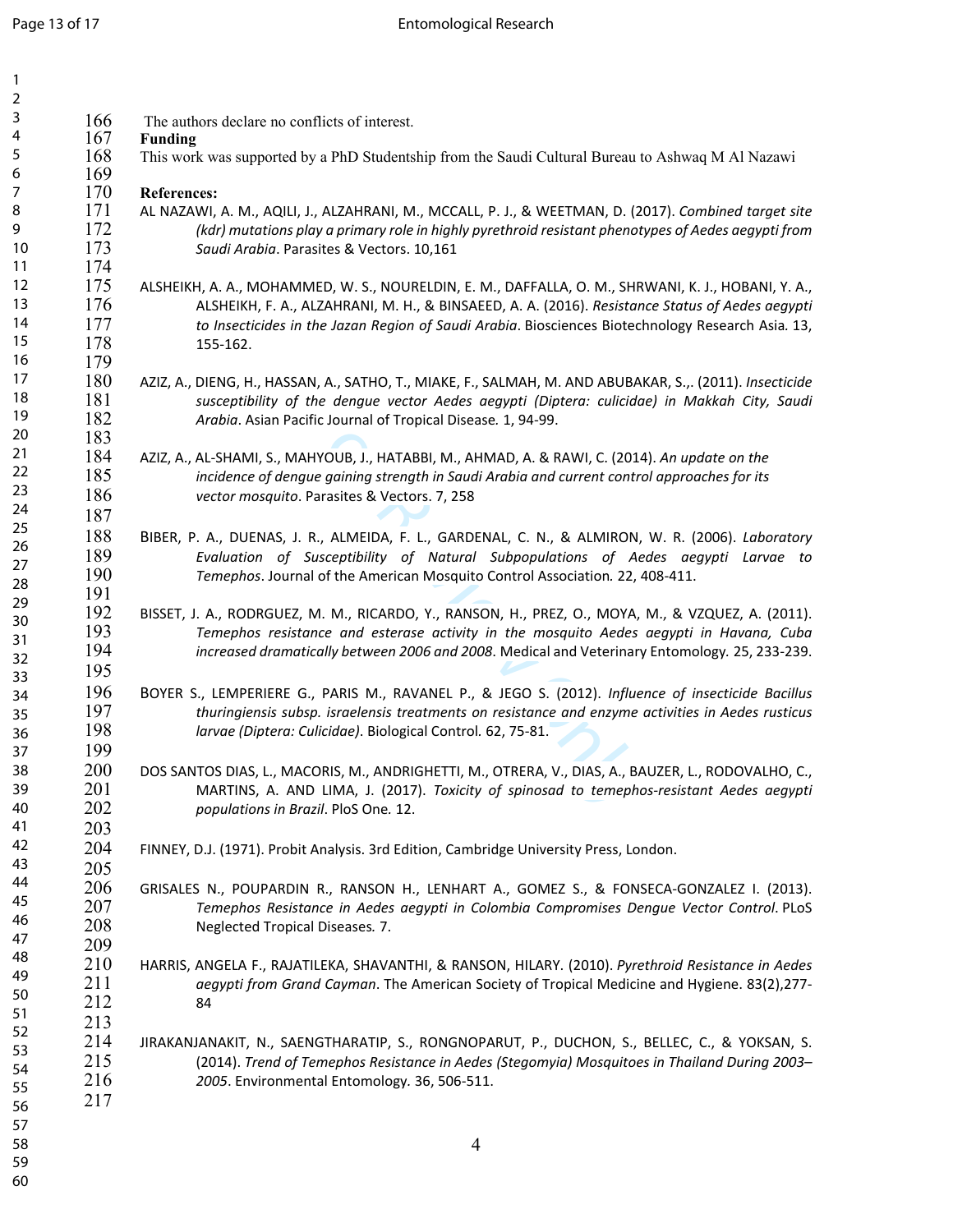- niou, GP., (1995). Characterization of resistance to org<br>
secticides in field populations of Aedes aegypti from<br>
ito Control Association. 11, 315-322.<br>
UAL-MELO, J. J., ARAUJO, A. P., GOMES, T. C., PAIVA, M<br>
NES, T., MACOR MAHYOUB, J., GHRAMH, H., AL-GHAMDI, K., & FAROOQI, N. (2013). T*he Potency of Aedes species in transmitting dengue fever virus with evaluating the susceptibility of vector larval stages to some insecticides*. Egyptian Academic Journal of Biological Sciences. C, Physiology and Molecular Biology*.* 5, 109-115. 223 Marcombe, S., Carron, A., Tolosa, M., Etienne, M., Lagneau, C., Agnew, P., Darriet, F., Yp-Tcha, M., Corbel,<br>224 V. and Yébakima, A. (2009). Reduced efficacy of pyrethroid space sprays for dengue control in an V. and Yébakima, A. (2009). *Reduced efficacy of pyrethroid space sprays for dengue control in an area of Martinique with pyrethroid resistance*. The American Journal of Tropical Medicine and Hygiene*.* 80, 745-51.  $\begin{array}{c} 227 \\ 228 \end{array}$ 228 MARCOMBE, S., MATHIEU, R., POCQUET, N., RIAZ, M., POUPARDIN, R., SÉLIOR, S., DARRIET, F., REYNAUD,<br>229 S., YÉBAKIMA, A., CORBEL, V., DAVID, J. AND CHANDRE, F. (2012). Insecticide Resistance in the S., YÉBAKIMA, A., CORBEL, V., DAVID, J. AND CHANDRE, F. (2012). *Insecticide Resistance in the Dengue Vector Aedes aegypti from Martinique: Distribution, Mechanisms and Relations with Environmental Factors*. [PLoS One.](https://www.ncbi.nlm.nih.gov/pmc/articles/PMC3283601/) 7(2),e30989. 232<br>233 MAZZARRI, M. B & Georghiou, GP., (1995). *Characterization of resistance to organophosphate, carbamate, and pyrethroid insecticides in field populations of Aedes aegypti from Venezuela*. Journal of the American Mosquito Control Association*.* 11, 315-322. MELO-SANTOS, M. A., VARJAL-MELO, J. J., ARAUJO, A. P., GOMES, T. C., PAIVA, M. H., REGIS, L. N., FURTADO, A. F., MAGALHAES, T., MACORIS, M. L., & ANDRIGHETTI, M. T. (2010). *Resistance to the organophosphate temephos: Mechanisms, evolution and reversion in an Aedes aegypti laboratory strain from Brazil*. Acta Tropica*.* 113, 180-189. MOYES, C. L., VONTAS, J., MARTINS, A. J., NG, L. C., KOOU, S. Y., DUSFOUR, I., RAGHAVENDRA, K., PINTO, J., CORBEL, V., DAVID, J. P. & WEETMAN, D. (2017). *Contemporary status of insecticide resistance in the major Aedes vectors of arboviruses infecting humans*. PLoS Neglected Tropical Diseases*.* 15(1): e0009084. PAUL A, HARRINGTON LC, ZHANG L, & SCOTT JG. (2005). I*nsecticide resistance in Culex pipiens from New York*. Journal of the American Mosquito Control Association*.* 21, 305-9. PONLAWAT, A., SCOTT, J. G., & HARRINGTON, L. C. (2005). *Insecticide Susceptibility of Aedes aegypti and Aedes albopictus across Thailand*. Journal of Medical Entomology*.* 42, 821- 825. RANSON, H., BURHANI, J., LUMJUAN, N. & BLACK IV, W. C. 2010. *Insecticide resistance in dengue vectors*. TropIKA. net 1(1). Available from: http://journal.tropika.net/scielo.php?script=sci\_arttext&pid=S2078- 86062010000100003&lng=en. ROCHA, H. D. R., PAIVA, M. H. S., SILVA, N. M., DE ARAUJO, A. P., DE AZEVEDO CAMACHO, D. R. R., DA MOURA, A. J. F., AYRES, C. F. J., DE MELO SANTOS, M. A. V., ROCHA, H. D. R., DE AZEVEDO CAMACHO, D. R. R., DA MOURA, A. J. F., GOMEZ, L. F., PAIVA, M. H. S. & SILVA, N. M.. (2015). *Susceptibility profile of Aedes aegypti from Santiago Island, Cabo Verde, to insecticides*. Acta Tropica*.* 152, 66-73. RODRÍGUEZ MM, BISSET JA, DE ARMAS Y, & RAMOS F. (2005). *Pyrethroid insecticide-resistant strain of Aedes aegypti from Cuba induced by deltamethrin selection*. Journal of the American Mosquito Control Association*.* 21, 437-45.
	-

- 
-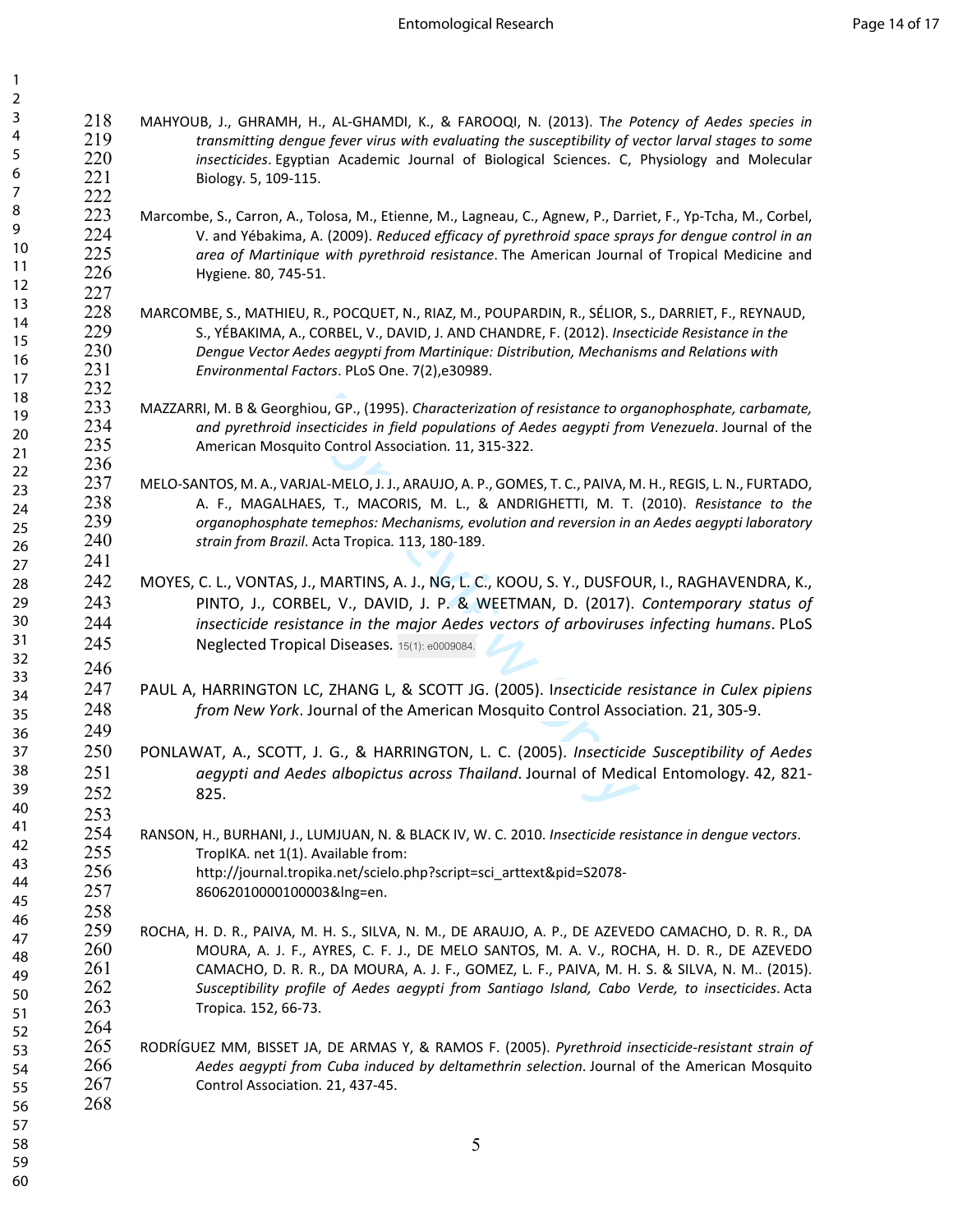| 269<br>WIRTH, M. C. (2013). Mosquito Resistance to Bacterial Larvicidal Toxins. The Open Toxinology Journal. 3,<br>270<br>126-140.     |                                                                                              |                                                                                                                                                                                        |                                          |             |
|----------------------------------------------------------------------------------------------------------------------------------------|----------------------------------------------------------------------------------------------|----------------------------------------------------------------------------------------------------------------------------------------------------------------------------------------|------------------------------------------|-------------|
| 272                                                                                                                                    | WIRTH MC, & GEORGHIOU GP. (1999). Selection and characterization of temephos resistance in a |                                                                                                                                                                                        |                                          |             |
| population of Aedes aegypti from Tortola, British Virgin Islands. Journal of the American Mosquito<br>Control Association. 15, 315-20. |                                                                                              |                                                                                                                                                                                        |                                          |             |
| 275<br>276<br>WORLD HEALTH ORGANIZATION. (1997). Dengue haemorrhagic fever: diagnosis, treatment, prevention,<br>277<br>278            | and control. Geneva, World Health Organization.                                              |                                                                                                                                                                                        |                                          |             |
| 279<br>WORLD HEALTH ORGANIZATION, & WHO PESTICIDE EVALUATION SCHEME. (2005). Guidelines for                                            |                                                                                              | laboratory and field testing of mosquito larvicides. Geneva, World Health Organization,<br>Communicable Disease Control, Prevention, and Eradication, WHO Pesticide Evaluation Scheme. |                                          |             |
|                                                                                                                                        |                                                                                              |                                                                                                                                                                                        |                                          |             |
| WORLD HEALTH ORGANIZATION. (2016). Monitoring and managing insecticide resistance in Aedes                                             |                                                                                              | mosquito populations: interim guidance for entomologists. World Health Organization.                                                                                                   |                                          |             |
| YAICHAROEN R, KIATFUENGFOO R, CHAREONVIRIYAPHAP T, & RONGNOPARUT P. (2005). Characterization                                           |                                                                                              | of deltamethrin resistance in field populations of Aedes aegypti in Thailand. Journal of Vector                                                                                        |                                          |             |
| 287<br>288                                                                                                                             |                                                                                              | Ecology: Journal of the Society for Vector Ecology. 30, 144-50.                                                                                                                        |                                          |             |
| 289                                                                                                                                    |                                                                                              |                                                                                                                                                                                        |                                          |             |
| Table 1. Number of Ae. aegypti larvae from Jeddah and Makkah used in each bioassay at different times.                                 |                                                                                              |                                                                                                                                                                                        |                                          |             |
| Temephos assay                                                                                                                         |                                                                                              |                                                                                                                                                                                        | Bacillus thuringiensis israelensis assay |             |
| Strain                                                                                                                                 | Sample size                                                                                  | Strain                                                                                                                                                                                 |                                          | Sample size |
|                                                                                                                                        |                                                                                              |                                                                                                                                                                                        |                                          |             |
| New Orleans                                                                                                                            | 900                                                                                          | New Orleans                                                                                                                                                                            |                                          | 650         |
| Makkah lab strain                                                                                                                      | 900                                                                                          | Makkah lab strain                                                                                                                                                                      |                                          | 590         |
| Jeddah lab strain                                                                                                                      | 900                                                                                          | Jeddah lab strain                                                                                                                                                                      |                                          | 650         |
|                                                                                                                                        |                                                                                              | Makkah field strain                                                                                                                                                                    |                                          | 546         |
|                                                                                                                                        |                                                                                              | Jeddah field strain                                                                                                                                                                    |                                          | 567         |
| Table 2. Temephos stock dilution with distilled water up to 200 ml to obtain the appropriate final<br>concentrations.                  |                                                                                              | Cayman                                                                                                                                                                                 |                                          | 605         |
| Final concentration<br>(mg/L)                                                                                                          |                                                                                              | Volume of stock solution<br>(mL)                                                                                                                                                       | Volume of distilled water                | (mL)        |
| 0.08                                                                                                                                   |                                                                                              | $\mathbf{1}$                                                                                                                                                                           |                                          | 199         |
| 0.07                                                                                                                                   |                                                                                              | 0.875                                                                                                                                                                                  |                                          | 199.125     |
| 0.06                                                                                                                                   |                                                                                              | 0.75                                                                                                                                                                                   |                                          | 199.25      |
| 0.04                                                                                                                                   |                                                                                              | 0.5                                                                                                                                                                                    |                                          | 199.5       |
| 0.03                                                                                                                                   |                                                                                              | 0.375                                                                                                                                                                                  |                                          | 199.625     |
| 0.02                                                                                                                                   |                                                                                              | 0.25                                                                                                                                                                                   | 199.75                                   |             |
| 0.01                                                                                                                                   |                                                                                              | 0.125                                                                                                                                                                                  |                                          | 199.875     |
| 290<br>294<br>0.005<br>0.0025                                                                                                          |                                                                                              | 0.0625<br>0.03125                                                                                                                                                                      | 199.9375                                 | 199.96875   |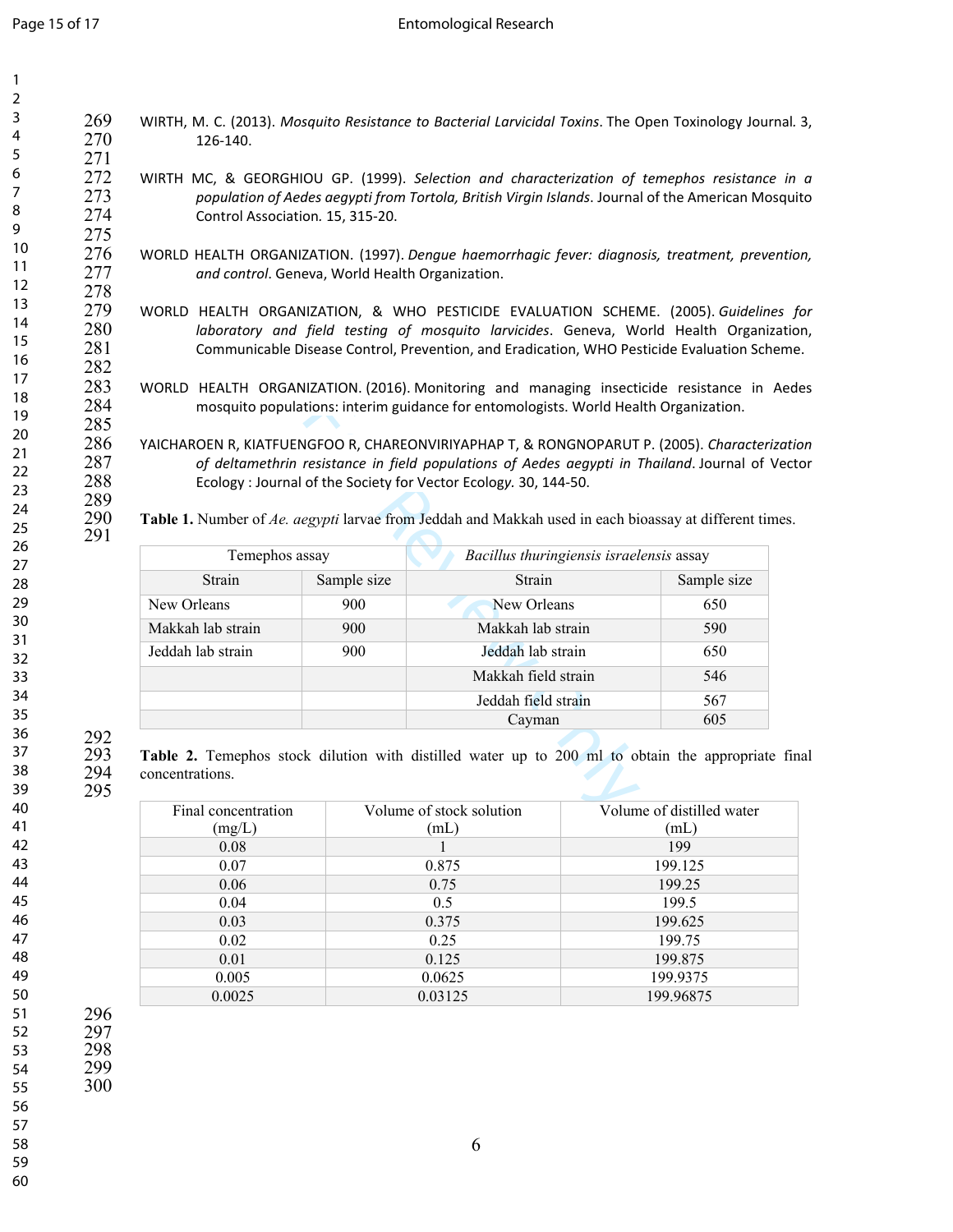| ,             |                      |
|---------------|----------------------|
| ļ             |                      |
| ļ             |                      |
|               |                      |
|               |                      |
|               |                      |
|               |                      |
|               |                      |
| )             |                      |
|               |                      |
|               | 10                   |
| 1             | 1                    |
| 1             | ,                    |
| 1             |                      |
| 1             | ļ                    |
| 1             |                      |
|               | $\ddot{\cdot}$       |
| $\frac{1}{2}$ |                      |
| 1<br>1<br>18  |                      |
|               | ś                    |
| ا (           | ∢                    |
|               | $\overline{20}$      |
|               | $\mathbf{r}$<br>1    |
|               |                      |
|               | ì                    |
|               | ļ                    |
|               | ı                    |
|               |                      |
|               |                      |
|               |                      |
|               |                      |
|               | Ś                    |
|               | $\overline{25}$<br>J |
|               | 3O                   |
|               | ì.<br>ı              |
| ś,            | ,                    |
| ś.            |                      |
|               |                      |
|               | )<br>}<br>į          |
|               | $\frac{1}{2}$        |
|               | $\frac{36}{1}$       |
| ś             |                      |
|               | $\frac{1}{3}$<br>ś   |
|               | 39                   |
|               |                      |
|               | 40                   |
| 41            |                      |
|               | 42                   |
| 43            |                      |
|               | 44                   |
| 45            |                      |
|               |                      |
|               | 46                   |
| 4             |                      |
|               | 48                   |
|               | 49                   |
|               | 50                   |
| 51            |                      |
|               |                      |
|               | 52                   |
|               | 53                   |
|               | 54                   |

301 **Table 3.** *Bacillus thuringiensis israelensis (Bti)* stock dilution with distilled water from the stock solution at  $1.2%$ .

| C <sub>1</sub> | Volume of stock solution | Desired concentration | Volume 2  |
|----------------|--------------------------|-----------------------|-----------|
| (stock) ppm    | mL                       | $(100mL)$ -ppm        | (mL)      |
| 120            | 0.005                    | 0.0059997             | 100.005   |
| 120            | 0.003                    | 0.003599892           | 100.003   |
| 120            | 0.002                    | 0.002399952           | 100.002   |
| 120            | 0.001                    | 0.001199988           | 100.001   |
| 120            | 0.00075                  | 0.000899993           | 100.00075 |
| 120            | 0.0005                   | 0.000599997           | 100.0005  |
| 120            | 0.0002                   | 0.00024               | 100.0002  |
| 120            | 0.0001                   | 0.00012               | 100.0001  |

303<br>304<br>305

306

|             | Temephos Concentration (mg/L) |                 |        |               |        |        |      |        |                 |
|-------------|-------------------------------|-----------------|--------|---------------|--------|--------|------|--------|-----------------|
| Strain      | 0.0025                        | 0.005           | 0.01   | 0.02          | 0.03   | 0.04   | 0.06 | 0.07   | 0.08            |
|             | $(\%)$                        | $\frac{(0)}{0}$ | $(\%)$ | $\frac{9}{0}$ | $(\%)$ | $(\%)$ | (%)  | $(\%)$ | $\frac{(0)}{0}$ |
| Makkah      |                               | 0               | 9.18   | 70            | 89.6   | 100    | 99   | 99     | 100             |
| Jeddah      |                               | 0               | 1.02   | 32            | 79     | 73     | 94.8 | 98     | 100             |
| New Orleans | 5.2                           | 9.9             | 52.6   | 81            | 96     | 99     | 100  | 100    | 100             |

307 308

311

309 **Table 5.** Average percentage mortality of *Ae. aegypti* larvae from Makkah, Jeddah (field and lab strains), New Orleans and Cayman strains exposed to eight concentrations of *Bti*.

| Table 4. Average percentage mortality of Ae. aegypti larvae from Makkah and Jeddah and the susceptib<br>strain, New Orleans exposed to nine concentrations of temephos. |                                                              |          |        |         |        |        |        |        |        |  |
|-------------------------------------------------------------------------------------------------------------------------------------------------------------------------|--------------------------------------------------------------|----------|--------|---------|--------|--------|--------|--------|--------|--|
|                                                                                                                                                                         | Temephos Concentration (mg/L)                                |          |        |         |        |        |        |        |        |  |
| Strain                                                                                                                                                                  | 0.0025                                                       | 0.005    | 0.01   | 0.02    | 0.03   | 0.04   | 0.06   | 0.07   | 0.08   |  |
|                                                                                                                                                                         | $(\%)$                                                       | $(\%)$   | $(\%)$ | $(\%)$  | $(\%)$ | $(\%)$ | $(\%)$ | $(\%)$ | $(\%)$ |  |
| Makkah                                                                                                                                                                  | $\Omega$                                                     | $\Omega$ | 9.18   | 70      | 89.6   | 100    | 99     | 99     | 100    |  |
| Jeddah                                                                                                                                                                  | 1                                                            | $\Omega$ | 1.02   | 32      | 79     | 73     | 94.8   | 98     | 100    |  |
| New Orleans                                                                                                                                                             | 5.2                                                          | 9.9      | 52.6   | 81      | 96     | 99     | 100    | 100    | 100    |  |
|                                                                                                                                                                         | Bacillus thuringiensis israelensis (Bti) Concentration (ppm) |          |        |         |        |        |        |        |        |  |
| Strain                                                                                                                                                                  | 0.00012                                                      | 0.00024  | 0.0006 | 0.00089 |        | 0.0012 | 0.002  | 0.0036 | 0.006  |  |
|                                                                                                                                                                         | $(\%)$                                                       | $(\%)$   | $(\%)$ | $(\%)$  |        | $(\%)$ | $(\%)$ | $(\%)$ | $(\%)$ |  |
| Makkah<br>field                                                                                                                                                         | 10                                                           | 19.3     | 26.2   | 58.1    |        | 63.2   | 98.8   | 98.4   | 100    |  |
| Jeddah field                                                                                                                                                            | $\theta$                                                     | $\theta$ | 16.4   | 48.6    |        | 59.2   | 94.9   | 97.5   | 100    |  |
| Jeddah lab                                                                                                                                                              | $\mathbf{0}$                                                 | 5        | 12.7   | 21.9    |        | 32.2   | 72.9   | 93.6   | 100    |  |
| New Orleans                                                                                                                                                             | 20.5                                                         | 22.9     | 59.5   | 70      |        | 98.9   | 100    | 100    | 100    |  |
| Cayman                                                                                                                                                                  | 5.3                                                          | 12.5     | 21.6   | 43.1    |        | 52.2   | 95     | 100    | 100    |  |

312  $\frac{31\overline{3}}{31\overline{4}}$ 

313 **Table 6.** Lethal concentrations of temephos and *Bti* that kills 50% of *Ae. aegypti* strains.

|             |                                         | Temephos assay | <i>Bti</i> assay                                  |           |  |
|-------------|-----------------------------------------|----------------|---------------------------------------------------|-----------|--|
| Strain      | $LC_{50}$ , mg/L<br>$(95\%$ C.I.)       | <b>RR</b>      | $LC_{50}$ , ppm<br>$(95\% \text{ C.I.})$          | <b>RR</b> |  |
| New Orleans | 0.010 <sup>a</sup><br>$(0.009 - 0.011)$ |                | $0.00041$ <sup>a</sup><br>$(0.000276 - 0.000537)$ |           |  |
| Makkah lab  | 0.017 <sup>b</sup><br>$(0.014 - 0.019)$ | 1.7            | n/a                                               | n/a       |  |
| Jeddah lab  | 0.029c<br>$(0.025 - 0.034)$             | 2.9            | 0.001483 <sup>b</sup><br>$(0.001341 - 0.001629)$  | 3.6       |  |

57 58